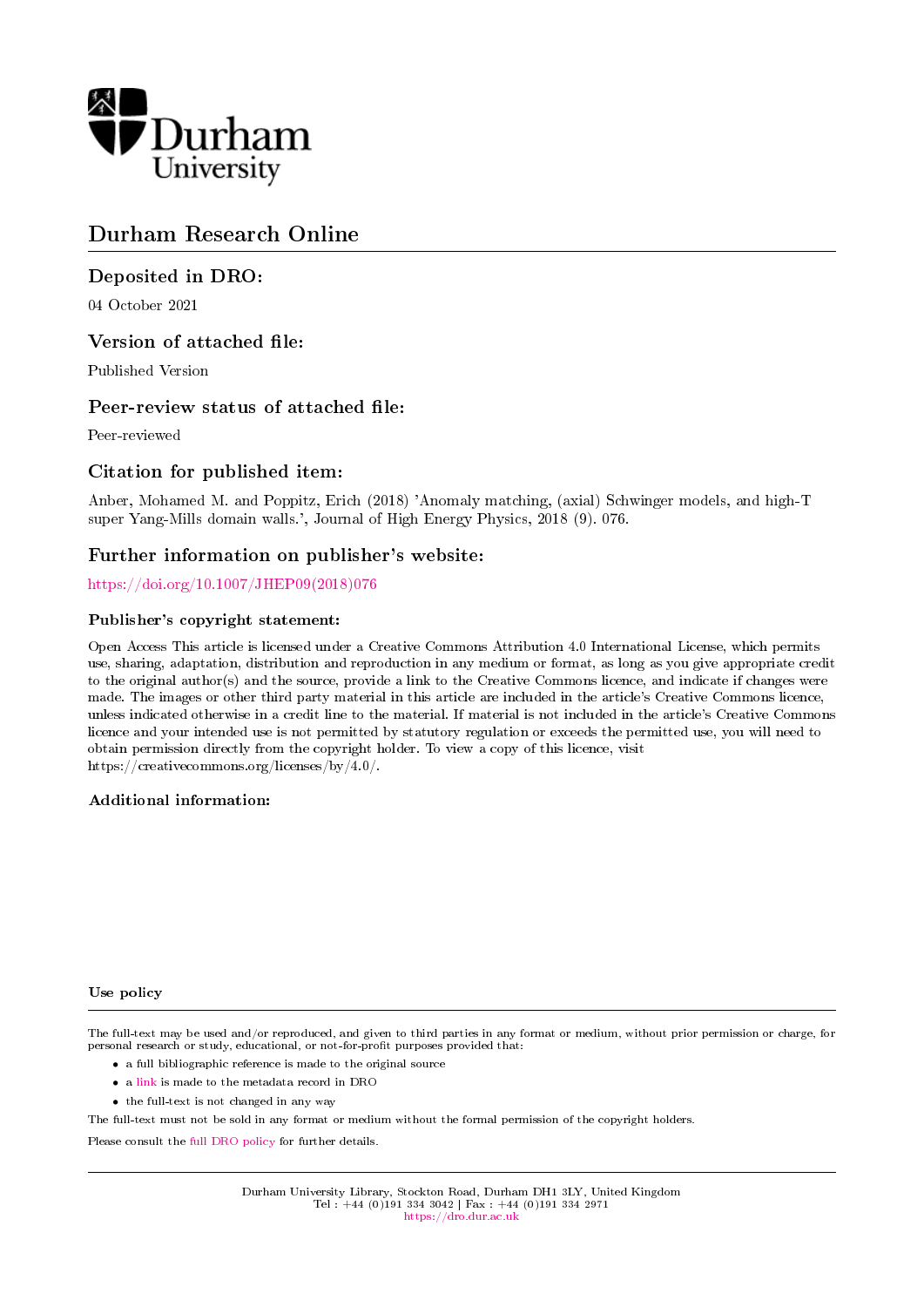PUBLISHED FOR SISSA BY  $\bigcirc$  Springer

Received: July 14, 2018 ACCEPTED: September 7, 2018 PUBLISHED: September 13, 2018

# Anomaly matching, (axial) Schwinger models, and high-T super Yang-Mills domain walls

## Mohamed M. Anber<sup>a</sup> and Erich Poppitz<sup>b</sup>

<sup>a</sup>Department of Physics, Lewis  $\mathcal{B}$  Clark College, Portland, OR 97219, U.S.A.

 $b$  Department of Physics, University of Toronto, Toronto, ON M5S 1A7, Canada

E-mail: [manber@lclark.edu](mailto:manber@lclark.edu), [poppitz@physics.utoronto.ca](mailto:poppitz@physics.utoronto.ca)

Abstract: We study the discrete chiral- and center-symmetry 't Hooft anomaly matching in the charge- $q$  two-dimensional Schwinger model. We show that the algebra of the discrete symmetry operators involves a central extension, implying the existence of q vacua, and that the chiral and center symmetries are spontaneously broken. We then argue that an axial version of the  $q = 2$  model appears in the worldvolume theory on domain walls between center-symmetry breaking vacua in the high-temperature  $SU(2)$   $\mathcal{N}=1$  super-Yang-Mills theory and that it inherits the discrete 't Hooft anomalies of the four-dimensional bulk. The Schwinger model results suggest that the high-temperature domain wall exhibits a surprisingly rich structure: it supports a non-vanishing fermion condensate and perimeter law for spacelike Wilson loops, thus mirroring many properties of the strongly coupled four-dimensional low-temperature theory. We also discuss generalizations to theories with multiple adjoint fermions and possible lattice tests.

Keywords: Anomalies in Field and String Theories, Field Theories in Lower Dimensions, Supersymmetric Gauge Theory

ArXiv ePrint: [1807.00093](https://arxiv.org/abs/1807.00093)

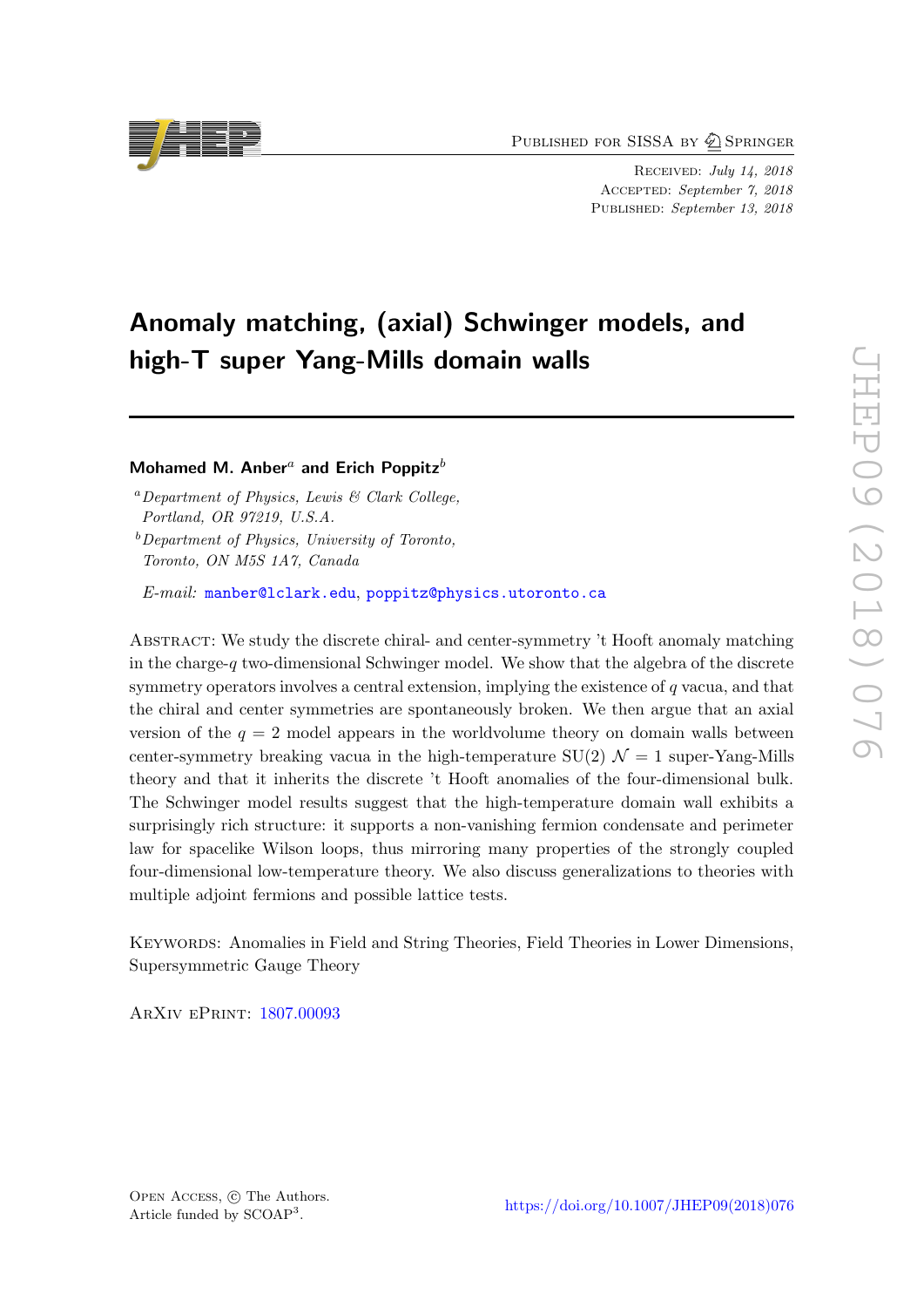## Contents

|  | 1 Introduction                                                   |                |
|--|------------------------------------------------------------------|----------------|
|  | 2 Discrete 't Hooft anomalies in the charge- $q$ Schwinger model | 3              |
|  | Symmetries and mixed 't Hooft anomaly<br>2.1                     | $\overline{4}$ |
|  | 2.2 The realization of the symmetries and their algebra          | 5              |
|  | 3 The high-T domain wall in $SU(2)$ super-Yang-Mills: the axial  |                |
|  | Schwinger model and symmetry realizations                        | 9              |
|  | 4 Outlook: generalizations and lattice studies                   | 14             |
|  |                                                                  |                |

#### <span id="page-2-0"></span>1 Introduction

Quantum field theory (QFT) is a universal paradigm for writing down the fundamental laws of nature. In many situations, however, QFTs are strongly coupled and learning about their nonperturbative behavior becomes a daunting task. One of the powerful tools that sheds light on the nonperturbative structure of QFT is 't Hooft's anomaly matching [\[1\]](#page-17-0). Given a QFT with a continuous or discrete global symmetry  $G$ , one may try to introduce a background gauge field of G. If the theory doesn't maintain its gauge invariance, we say that it has a 't Hooft anomaly. The anomaly is renormalization group invariant and must be matched between the infrared (IR) and ultraviolet (UV) dynamics. This matching is especially powerful in asymptotically free theories: one computes the anomaly coefficient upon gauging  $G$  in the UV, where the theory is amenable to perturbative analysis. Then, this coefficient has to be matched in the IR, which puts constraints on the strongly coupled IR spectrum of the theory, see [\[2,](#page-17-1) [3\]](#page-17-2). If  $G = G_1 \times G_2$ , then it might happen that  $G_1$  and  $G_2$  have no 't Hooft anomalies, but the product  $G_1 \times G_2$  is anomalous. In this case, we say that the theory has a mixed 't Hooft anomaly.

A global symmetry G is said to be a 0-form symmetry if it acts on local operators. If G acts on operators of spacetime dimension q, then G is a q-form symmetry [\[4\]](#page-17-3). A famous example is  $\mathrm{SU}(N)$  Yang-Mills theory, which enjoys a 1-form  $\mathbb{Z}_N^C$  center symmetry that acts on Wilson line operators. Recently, it has been realized that gauging the 1-form discrete symmetries can also be obstructed due to the existence of 't Hooft anomalies, which can provide more handles to study the phases of gauge theories [\[4,](#page-17-3) [5,](#page-17-4) [7](#page-17-5)[–10\]](#page-17-6). In particular, non trivial constraints can be imposed on the vacua of gauge theories (including their number) that enjoy both 0- and 1-form discrete symmetries upon gauging the latter.

With the help of the recently discovered mixed 't Hooft anomaly, we scrutinize the domain walls in hot super Yang-Mills theory and its multi-adjoint nonsupersymmetric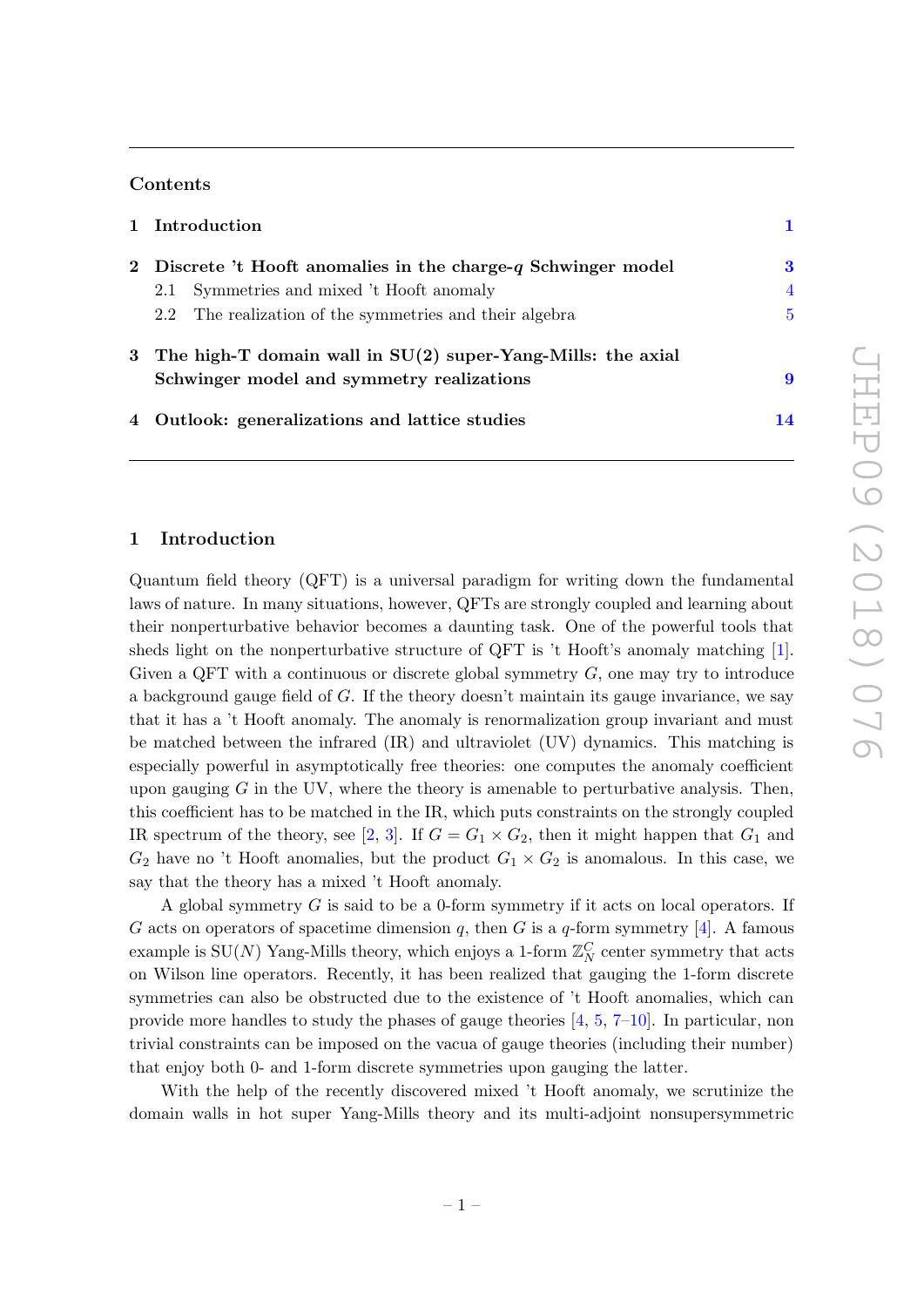generalizations, describe their worldvolume effective field theory, and examine the bulkdomain wall anomaly inflow. We begin the paper with a warm-up exercise: we study the charge-q two-dimensional (2d) vector Schwinger model and uncover the rich structure of its vacuum. This theory has a 1-form  $\mathbb{Z}_q^C$  (for  $q \ge 2$ ) center symmetry along with a 0-form  $\mathbb{Z}_{2q}^{d\chi}$  $2q$ anomaly free discrete chiral symmetry. Performing a global discrete chiral transformation in the background of a  $\mathbb{Z}_q^C$  2-form gauge field multiplies the partition function by a non-trivial phase  $e^{i\frac{2\pi}{q}}$ , indicating the existence of a mixed  $\mathbb{Z}_q^C$ - $\mathbb{Z}_{2q}^{d\chi}$  $\frac{dX}{2q}$ 't Hooft anomaly. A consequence of this anomaly is that the ground state of the system is far from trivial. We exploit the fact that the Schwinger model is exactly solvable and explicitly construct its Hilbert space, generalizing [\[11,](#page-17-7) [12\]](#page-17-8) to  $q \geq 2$ . We show that, in the quantum theory, the algebra of operators representing the  $\mathbb{Z}_q^C$  and  $\mathbb{Z}_{2q}^{d\chi}$  $\frac{a_X}{2q}$  discrete symmetries is modified by a central extension, signaling the presence of a mixed anomaly, as in  $[5]$ . Further, we find that the charge-q model admits q distinct vacua, which saturate the mixed 't Hooft anomaly. The theory has a non vanishing fermion bilinear condensate and screens arbitrary strength electric charges [\[12\]](#page-17-8), implying that both  $\mathbb{Z}_{2a}^{d\chi}$  $\frac{d\chi}{2q}$  and  $\mathbb{Z}_q^C$  are broken in the IR.

In the second part of the paper, we argue that the axial version of the charge-2 Schwinger model appears in the worldvolume theory of the domain wall (DW) in the high temperature 4d SU(2)  $\mathcal{N} = 1$  super Yang-Mills (SYM) theory. The 4d theory has an anomaly-free 0-form  $\mathbb{Z}_4^{d\chi}$  $\frac{d\chi}{4}$  discrete chiral (or R-) symmetry and a 1-form  $\mathbb{Z}_2^C$  center symmetry, with a mixed  $\mathbb{Z}_4^{d\chi}$  $\frac{d\chi}{4}$ - $[\mathbb{Z}_2^C]^2$  't Hooft anomaly. Anomaly-inflow arguments imply that this anomaly appears on the DW worldvolume as a mixed  $\mathbb{Z}_4^{d\chi}$  $\frac{d\chi}{4}$ - $\mathbb{Z}_2^C$  anomaly [\[4,](#page-17-3) [5,](#page-17-4) [13\]](#page-17-9). Owing to the 2d nature of Schwinger model, its axial version can be mapped to the charge-2 vector model studied in the first part of the paper. The results there show that the DW inherits the bulk anomaly, which is saturated by the presence of two degenerate vacua with broken chiral and center symmetries. Thus, the  $q=2$  Schwinger model results suggest that the 2d theory on the high-T DW mirrors many of the properties of the strongly-coupled 4d theory at low-T:

- 1. The broken  $\mathbb{Z}_4^{d\chi}$  $_{4}^{a\chi}$  chiral symmetry on the wall implies that the fermion bilinear condensate should be nonzero on the DW in the high- $T$  chirally restored phase, something that should be in principle measurable on the lattice. In some sense, as far as the chiral symmetry is concerned, the high-T dynamics on the DW resembles the low-T dynamics of the bulk, where SYM theory is known to have two vacua with a broken discrete chiral (or R-)  $\mathbb{Z}_4^{d\chi}$  $\frac{dX}{4}$  symmetry.
- 2. The broken  $\mathbb{Z}_2^C$  one-form center symmetry on the high-T DW implies a perimeter law for a fundamental Wilson loop taken to lie in the DW worldvolume. In contrast, Wilson loops in the  $\mathbb{R}^3$  bulk away from the DW exhibit area law (or unbroken 1-form center symmetry). Here, we see again that the DW theory reflects properties of the low-T phase: the different behavior of the Wilson loop in the bulk and on the DW mirrors the deconfinement of quarks on the DWs (i.e. perimeter law for the Wilson loop along the DW) between chiral-breaking vacua in the confined low- $T$  phase (i.e. area law in the bulk) as observed in [\[14\]](#page-17-10), see also [\[15\]](#page-17-11).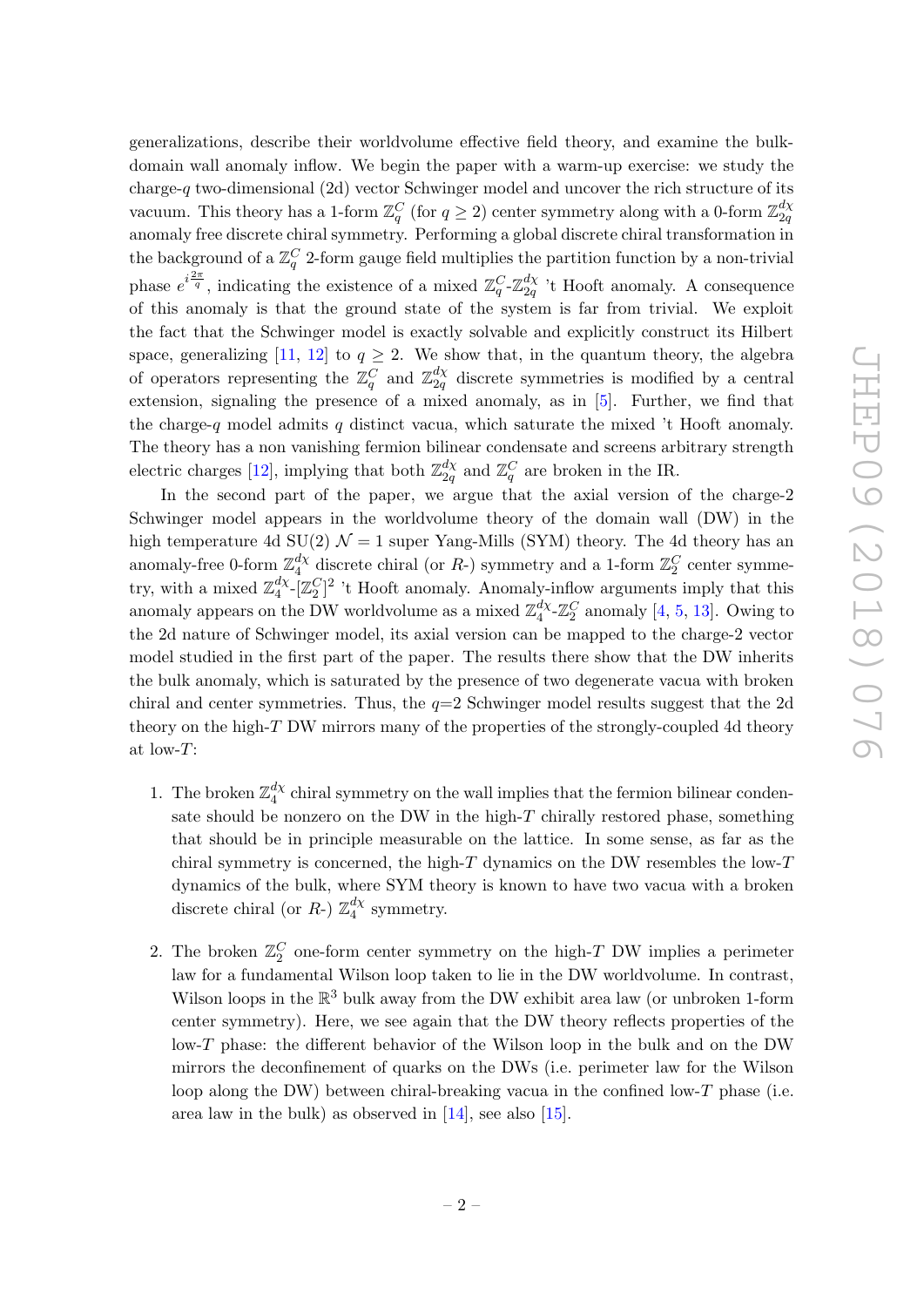We find these correspondences between high- $T$  DW physics and low- $T$  bulk and DW physics quite fascinating. The matching of various anomalies and the rich DW physics uncovered make these properties worth pointing out and pursuing further.<sup>[1](#page-4-1)</sup>

This paper is organized as follows. In section [2,](#page-4-0) we study the charge- $q$  Schwinger model, its discrete symmetries, its 't Hooft anomalies, and the anomaly saturation. In section [3,](#page-10-0) we review the DW solution in the high temperature  $SU(2)$  SYM theory and show that the worldvolume of the DW is a charge-2 axial Schwinger model. We also discuss the anomaly inflow and the manifestation of the anomaly on the DW. We conclude, in section [4,](#page-15-0) by a discussion of the generalizations to QCD(adj) with a larger number of adjoint fermions and a proposal to study the high-T domain walls on the lattice.

### <span id="page-4-0"></span>2 Discrete 't Hooft anomalies in the charge-q Schwinger model

Consider the charge- $q$  vector massless Schwinger model with Lagrangian<sup>[2](#page-4-2)</sup>

<span id="page-4-4"></span>
$$
L = -\frac{1}{4e^2} f_{kl} f^{kl} + i\bar{\psi}_+ (\partial_- + iqA_-)\psi_+ + i\bar{\psi}_-(\partial_+ + iqA_+)\psi_-\,,\tag{2.1}
$$

where  $k, l = 0, 1$  are spacetime indices,  $\partial_{\pm} \equiv \partial_t \pm \partial_x$ ,  $A_{\pm} \equiv A_t \pm A_x$ , t and x are the two-dimensional Minkowski space coordinates,  $q \geq 2$  is an integer and e is the gauge coupling. The spacetime metric is  $g^{kl} = \text{diag}(+,-)$ , and we further assume that space is compactified on a circle of circumference L, with  $x \equiv x+L$ . The fields  $\psi_+(\psi_-)$  are the left (right) moving components of the Dirac fermion and  $\bar{\psi}_{\pm}$  are the hermitean conjugate fields. Our notation follows from that of [\[12\]](#page-17-8) and, as in that reference, we impose antiperiodic boundary conditions on  $\psi_{\pm}$  around the spatial circle.<sup>[3](#page-4-3)</sup>

The major difference of our discussion from that in  $[11, 12]$  $[11, 12]$  $[11, 12]$ —where the model  $(2.1)$ with  $q = 1$  was solved exactly in Hamiltonian language for arbitrary values of L (see also the textbook [\[16\]](#page-18-0) which emphasizes the  $eL \ll 1$  limit)—is in the assumption that  $q > 1$ and in the corresponding global issues and discrete anomalies that arise.<sup>[4](#page-4-5)</sup> Understanding the symmetry structure and anomalies of  $(2.1)$  is of interest from multiple points of view:

- 1. On its own, the charge-q vectorlike Schwinger model  $(2.1)$  is an interesting example that provides an exactly solvable setting to study the manifestation of the recently discovered mixed discrete 0-form/1-form 't Hooft anomalies [\[4,](#page-17-3) [5\]](#page-17-4).
- 2. Two-dimensional models closely related to [\(2.1\)](#page-4-4) also appear within the framework of four-dimensional gauge theories. We show in section [3](#page-10-0) that the axial version of

<span id="page-4-1"></span><sup>&</sup>lt;sup>1</sup>The spirit of the correspondences outlined resembles those found in the high-T DWs of pure Yang-Mills theory at  $\theta = \pi$  [\[5\]](#page-17-4) but the dynamics here appears richer.

<span id="page-4-3"></span><span id="page-4-2"></span><sup>&</sup>lt;sup>2</sup>The charge-q Schwinger model was also discussed in  $[6]$ , but with no reference to anomalies.

<sup>&</sup>lt;sup>3</sup>We note that we could also follow [\[11\]](#page-17-7) and take the fermions periodic, with no change in the results regarding symmetry realizations and anomalies; also, the utility of Weyl fermion notation will become clear further below.

<span id="page-4-5"></span><sup>&</sup>lt;sup>4</sup>We caution the reader against concluding that the value of  $q$  is irrelevant: we are considering a compact  $U(1)$  theory with (light) dynamical charges with quantized charge  $q > 1$ . The theory can be probed with nondynamical  $q = 1$  charges. One can think of the latter as of very (infinitely) massive dynamical charges.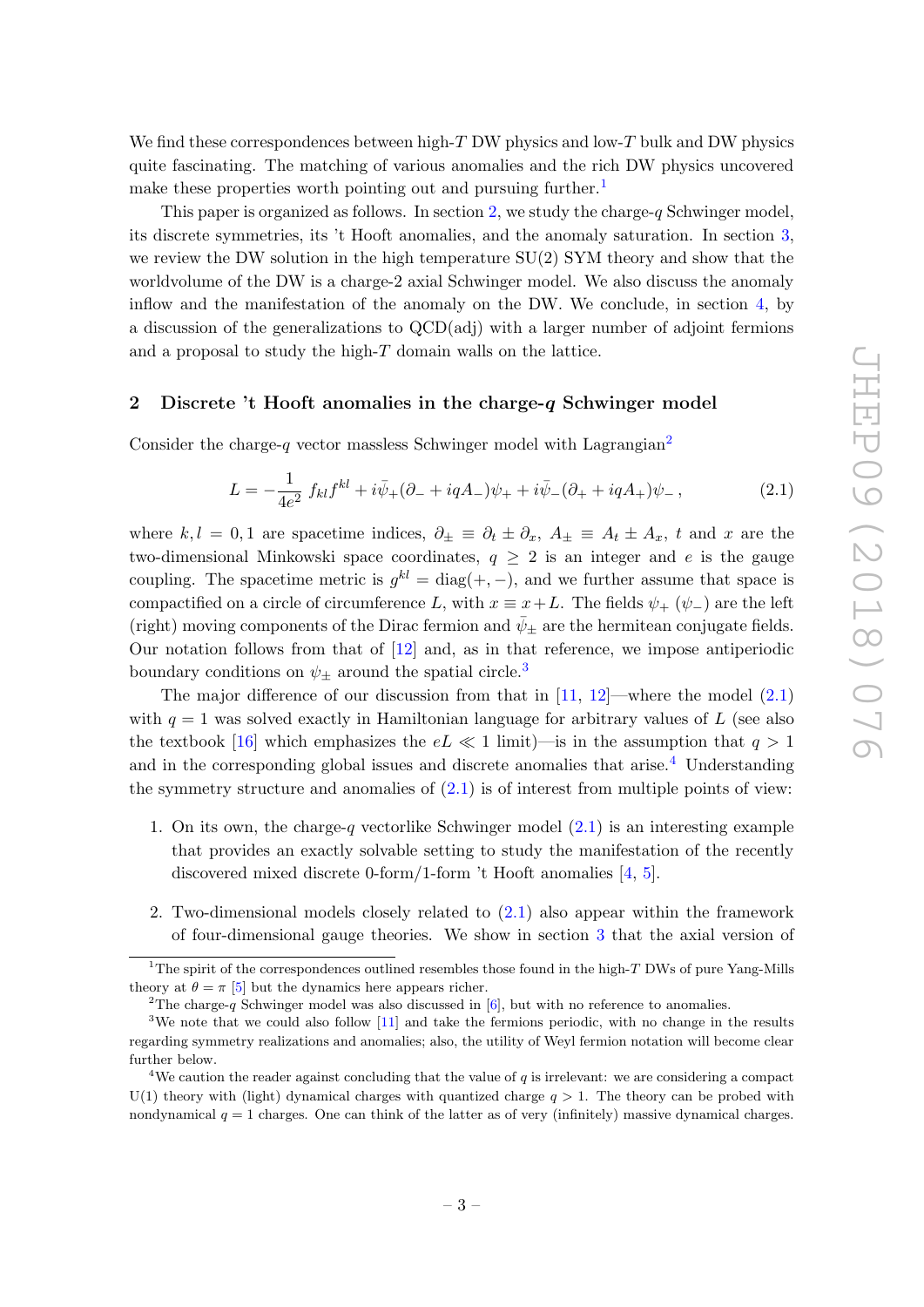the Schwinger model [\(2.1\)](#page-4-4) with  $q = 2$  arises as a worldvolume theory on domain walls (DWs) between center-symmetry breaking states in high-temperature SU(2) super-Yang-Mills theory, i.e. Yang-Mills theory with  $n_f = 1$  adjoint Weyl fermions.

Similarly, related multi-flavor axial generalizations of  $(2.1)$  appear as worldvolume theories on hot DWs in  $SU(2)$  gauge theories with  $n_f > 1$  adjoint Weyl fermions.

3. It turns out that, in all cases mentioned above, the 0-form/1-form 't Hooft anomalies lead to a rich structure of the DWs that is in principle amenable to lattice studies. As opposed to the study of  $\theta = \pi$  pure Yang-Mills theories, where related anomalies arise [\[5,](#page-17-4) [13,](#page-17-9) [17\]](#page-18-1), the sign problem does not hinder the lattice studies of these theories (in the continuum limit  $[18]$ ), at least for real values of the fermion mass (of course, here the chiral limit will have to be approached). A proposal for such studies will be discussed in section [4.](#page-15-0)

#### <span id="page-5-0"></span>2.1 Symmetries and mixed 't Hooft anomaly

Thus armed with reasons to study the symmetries and dynamics of [\(2.1\)](#page-4-4), we proceed to the salient points. We begin with a discussion of the symmetries of the model [\(2.1\)](#page-4-4). In addition to the gauged vectorlike symmetry  $U(1)_V$ , under which  $\psi_{\pm} \to e^{iq\alpha}\psi_{\pm}$ , the model has an anomalous global axial  $U(1)_A$  symmetry:

<span id="page-5-1"></span>
$$
U(1)_A: \psi_{\pm} \to e^{\pm i\chi} \psi_{\pm}, \text{ with anomaly free subgroup } \mathbb{Z}_{2q}^{d\chi}: \psi_{\pm} \to e^{\pm i\frac{\pi}{q}} \psi_{\pm}. \tag{2.2}
$$

Under a U(1)<sub>A</sub> transformation, the fermion measure changes by a factor of  $e^{i2q\chi T}$ , where  $T = \frac{1}{2}$  $\frac{1}{2\pi} \int f_{12} d^2x \in \mathbb{Z}$  is the integer topological charge of the gauge field; recall that we allow probes with  $q = 1$  and note that we temporarily adopted Euclidean notation. Thus, for  $q \geq 2$ , a discrete  $\mathbb{Z}_{2q}^{d\chi}$  $\frac{dX}{2q}$  subgroup of the U(1)<sub>A</sub> axial transformations, the anomaly free discrete chiral symmetry, survives. Under the discrete chiral symmetry  $\psi_{\pm}$  transform with  $\chi = \frac{2\pi}{2a}$  $\frac{2\pi}{2q}$ , as also indicated on the r.h.s. of [\(2.2\)](#page-5-1). Notice that for  $q=1$  there is only a fermion number symmetry and no nontrivial chiral symmetry. The  $\mathbb{Z}_{2a}^{d\chi}$  $\frac{a_X}{2q}$  symmetry  $(2.2)$  is a 0-form symmetry as it acts on the local degrees of freedom.

A further global symmetry of the  $q \geq 2$  theory is the 1-form  $\mathbb{Z}_q^C$  center symmetry. It does not act on any local degrees of freedom, but only on line operators, as its name suggests.<sup>[5](#page-5-2)</sup> The  $\mathbb{Z}_q^C$  1-form center symmetry action on the Wilson loop around the spatial circle,  $W \equiv e^{i \oint A_x dx}$ , is to multiply it by a  $\mathbb{Z}_q$  phase factor

<span id="page-5-3"></span>
$$
\mathbb{Z}_q^C: \ e^{i \oint A_x dx} \to \omega_q \ e^{i \oint A_x dx}, \ \omega_q \equiv e^{i \frac{2\pi}{q}}.
$$
 (2.3)

Both the chiral 0-form and center 1-form discrete symmetries, [\(2.2\)](#page-5-1) and [\(2.3\)](#page-5-3), are exact symmetries of the quantum theory. However, they suffer a 't Hooft anomaly: gauging one of the symmetries explicitly breaks the other so that they can not be simultaneously

<span id="page-5-2"></span><sup>&</sup>lt;sup>5</sup>This is easiest to understand on the lattice, where the global  $\mathbb{Z}_q^C$  center symmetry acts by multiplying the unitary links representing the gauge field component in the  $\hat{\mu}$ -direction by a  $\hat{\mu}$ -dependent  $\mathbb{Z}_q$  phase factor, very much as in  $(2.3)$ . Thus, the symmetry parameter itself is a  $\mathbb{Z}_q$  valued link, or a 1-form; see [\[4,](#page-17-3) [19,](#page-18-3) [20\]](#page-18-4) for a variety of perspectives.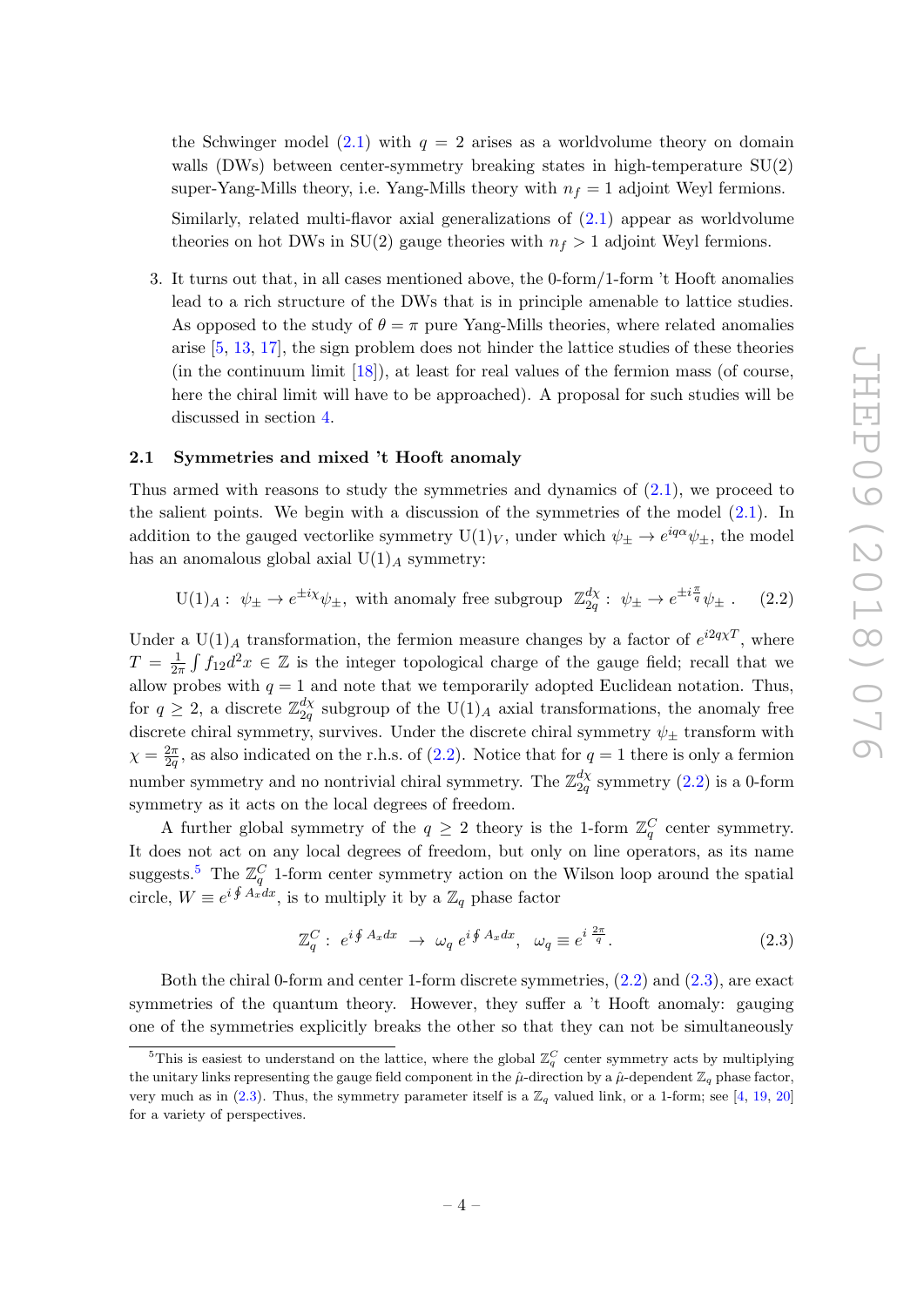gauged. Gauging the 1-form  $\mathbb{Z}_q^C$  center symmetry is most straightforward on the lattice: one introduces a 2-form (plaquette-based)  $\mathbb{Z}_q^C$  gauge field to make the 1-form symmetry (acting on links) local.<sup>[6](#page-6-1)</sup> In continuum language, introducing a 2-form  $\mathbb{Z}_q^C$  gauge field background is equivalent, see discussion in [\[19\]](#page-18-3), to turning on nontrivial 't Hooft fluxes, known to carry fractional topological charge  $T = \frac{k}{a}$  $\frac{k}{q}$  ( $k \in \mathbb{Z}$ ) (see [\[21,](#page-18-5) [22\]](#page-18-6), dimensionally reduced).

Now, as argued in the paragraph after eq.  $(2.2)$ , under a discrete chiral  $\mathbb{Z}_{2a}^{d\chi}$  $\frac{a\chi}{2q}$  transformation, the fermion measure changes by a phase factor  $e^{i2\pi T}$ . This factor is unity for integer T, but equals  $\omega_q = e^{i\frac{2\pi}{q}}$  when a fractional topological charge (a nontrivial 2-form center gauge background with  $k = 1$ ) is introduced. The phase in the chiral transformation of the partition function in the 't Hooft flux background is the manifestation of the mixed  $\mathbb{Z}_{2a}^{d\chi}$  $\frac{d\chi}{2q}$ – $\mathbb{Z}_q^C$ 't Hooft anomaly. This phase is renormalization group invariant — it is independent of the volume of the spacetime torus and can also be viewed as the variation of a bulk 3d term  $[5, 17]$  $[5, 17]$  $[5, 17]$ . Refs.  $[4, 5]$  $[4, 5]$  $[4, 5]$  argued that this anomaly has to be matched by the infrared  $(IR)$ dynamics of the theory and outlined various options for the way the matching can happen.

We show below that the  $\mathbb{Z}_{2a}^{d\chi}$  $\frac{d\chi}{2q}$ - $\mathbb{Z}_q^C$  mixed 't Hooft anomaly in the  $q\geq 2$  Schwinger model is reproduced by the IR theory in the "Goldstone" mode such that both the discrete chiral and center symmetries are spontaneously broken. We also explicitly show that the mixed anomaly in the  $q \geq 2$  Schwinger model appears as a "central extension" of the algebra of the operators generating the discrete chiral  $\mathbb{Z}_{2a}^{d\chi}$  $\frac{d\chi}{2q}$  and center  $\mathbb{Z}_q^C$  transformations, see eq. [\(2.17\)](#page-9-0) in the next section.[7](#page-6-2)

#### <span id="page-6-0"></span>2.2 The realization of the symmetries and their algebra

In this section, we study the realization of the discrete symmetries and their 't Hooft anomaly in the charge-q Schwinger model  $(2.1)$ , by borrowing the results of [\[11,](#page-17-7) [12\]](#page-17-8). As our focus is on the symmetry realization, we shall be mostly concerned with the properties of the ground state. Briefly, the strategy behind the first steps of the Hamiltonian solution of [\(2.1\)](#page-4-4) in  $A_t = 0$  gauge is to explicitly solve the Weyl equation in the  $A_x$  background (this is possible in one space dimension) and use its eigenfunctions and eigenvalues to construct Dirac sea states. To find the physical ground state, one then imposes Gauss' law, i.e., invariance under infinitesimal gauge transformations. Finally, one demands that the vacuum states be eigenstates of the large gauge transformations  $G: A_x \to e^{ig(x)}(A_x +$  $i\partial_x$ ) $e^{-ig(x)}$ , where  $e^{ig(x)} \equiv e^{i\frac{2\pi x}{L}}$  is the unit winding number large gauge transformation.

To introduce some of the notation of [\[12\]](#page-17-8), the holonomy of the gauge field around the spatial circle is  $\oint A_x dx \equiv cL$ , with  $cL$  shifted by  $2\pi$  under large gauge transformations G. The action of the center symmetry  $(2.3)$  on the holonomy  $cL$  is

<span id="page-6-3"></span>
$$
\mathbb{Z}_q^C: cL \to cL + \frac{2\pi}{q} \ . \tag{2.4}
$$

<span id="page-6-1"></span><sup>&</sup>lt;sup>6</sup>In two spacetime dimensions, there is no 3-form field strength associated to the 2-form  $\mathbb{Z}_q^C$  gauge field, thus any background is necessarily topological, see e.g. [\[20\]](#page-18-4).

<span id="page-6-2"></span> $7$ This is similar to the appearance of the CP/center anomaly in the quantum mechanical and field theory models of [\[5,](#page-17-4) [17,](#page-18-1) [23\]](#page-18-7). Enhancement of the discrete symmetry group in Yang-Mills theory at  $\theta = \pi$  due to discrete 't Hooft anomaly considerations was also discussed in [\[24\]](#page-18-8).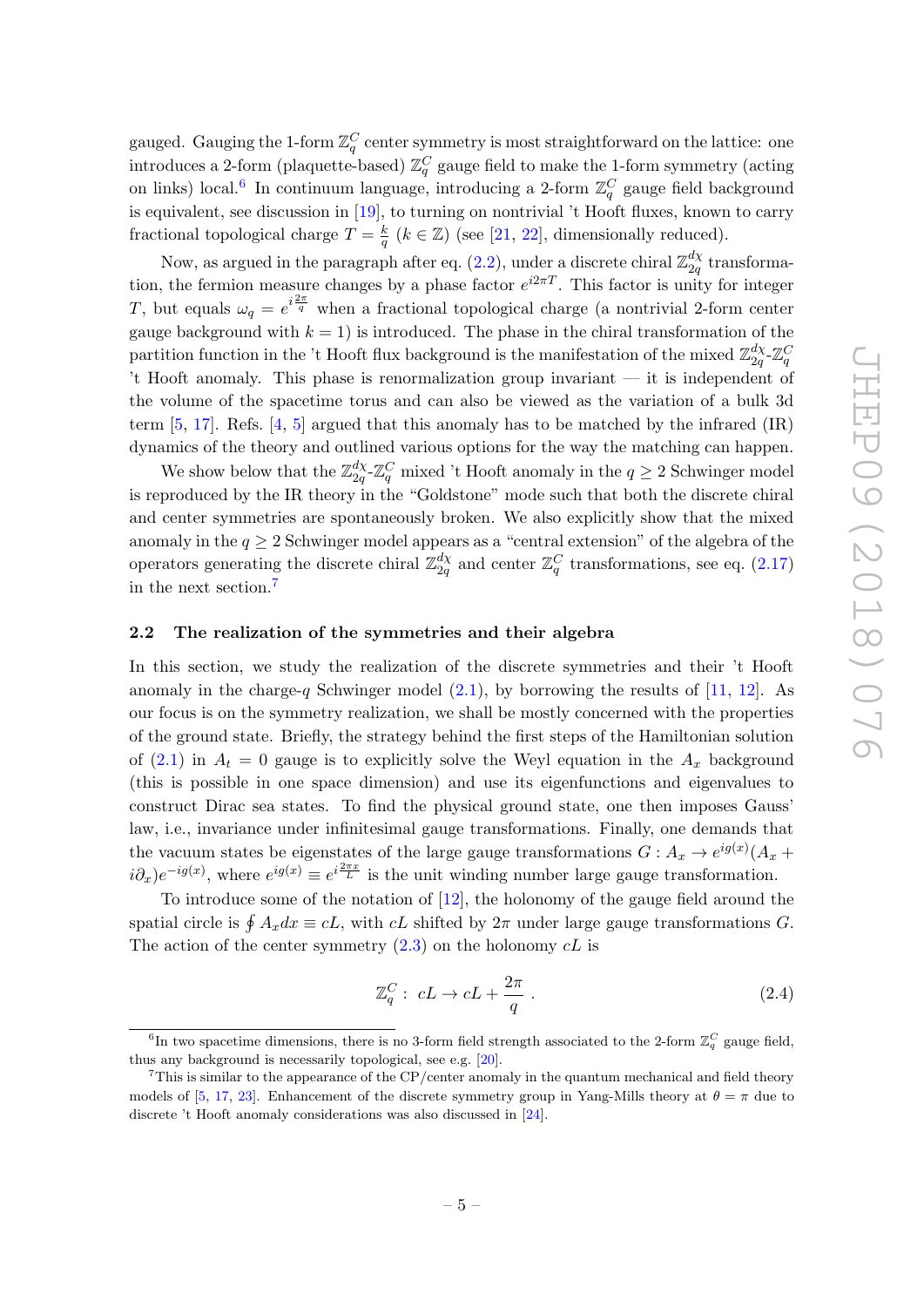The Dirac sea states obeying Gauss' law can be found as was briefly outlined above. The end result is that the states are labeled by an integer  $n$  and we shall simply denote them by  $|n\rangle$ , not displaying their dependence on cL; the explicit form is in [\[12\]](#page-17-8). The Dirac sea state  $|n\rangle$  is the one where the states of all left moving particles of (gauge non-invariant) momenta  $\leq \frac{2\pi(n-1)}{L}$  $\frac{n-1}{L}$  are occupied and the rest are empty, and, simultaneously, all states of the right moving particles of momenta  $\geq \frac{2\pi n}{L}$  $\frac{\pi n}{L}$  are occupied. This left vs. right moving "Fermi level" matching ensures validity of the Gauss' law [\[11,](#page-17-7) [12\]](#page-17-8).

We now list the properties of the Dirac sea states  $|n\rangle$  that matter to us. See [\[12\]](#page-17-8) for precise definitions and derivations. We notice that  $q > 1$  is easily incorporated and is seen to lead to important new points, see items [3,](#page-7-0) [5,](#page-8-0) and [6](#page-8-1) below:

- 1. The different  $|n\rangle$  states are orthogonal; their norm can be defined as unity,  $\langle n|m\rangle = \delta_{mn}$ .
- 2. Their  $U(1)_V$  charge vanishes, but the chiral (or axial  $U(1)_A$ , recall  $(2.2)$ ) charge  $Q_5$ , is nonzero and depends on the holonomy of the gauge field

$$
Q_5|n\rangle = |n\rangle \left(2n - \frac{qcL}{\pi}\right) \tag{2.5}
$$

The gauge field-dependence of the axial charge  $Q_5$  is a reflection of the chiral anomaly. One can define a gauge-field independent  $\tilde{Q}_5$  with integer eigenvalues

$$
\tilde{Q}_5 \equiv Q_5 + \frac{qcL}{\pi},\tag{2.6}
$$

but this operator shifts under large gauge transformations

$$
G: \tilde{Q}_5 \to \tilde{Q}_5 + 2q \tag{2.7}
$$

<span id="page-7-0"></span>3. It is clear, however, that the operator

$$
X_{2q} \equiv e^{i\frac{2\pi}{2q}\tilde{Q}_5} \tag{2.8}
$$

is invariant under large gauge transformations. It generates the  $\mathbb{Z}_{2a}^{d\chi}$  $\frac{a\chi}{2q}$  anomaly free subgroup of the chiral transformations  $(2.2)$  and acts on the  $|n\rangle$  states as

<span id="page-7-2"></span>
$$
X_{2q}|n\rangle = |n\rangle \ \omega_q^n \qquad (\omega_q \equiv e^{i\frac{2\pi}{q}}). \tag{2.9}
$$

4. The Dirac sea states  $|n\rangle$  are eigenstates of the fermion Hamiltonian  $H^F$  in the  $A_x$ background and their energies are

<span id="page-7-1"></span>
$$
E_n^F = \frac{2\pi}{L} \left[ \frac{Q_5^2}{4} - \frac{1}{12} \right] = \frac{2\pi}{L} \left[ \frac{1}{4} \left( 2n - \frac{qcL}{\pi} \right)^2 - \frac{1}{12} \right] \,. \tag{2.10}
$$

(Here and elsewhere we take the liberty to denote operators and eigenvalues with the same letter, hoping that this does not cause undue confusion.)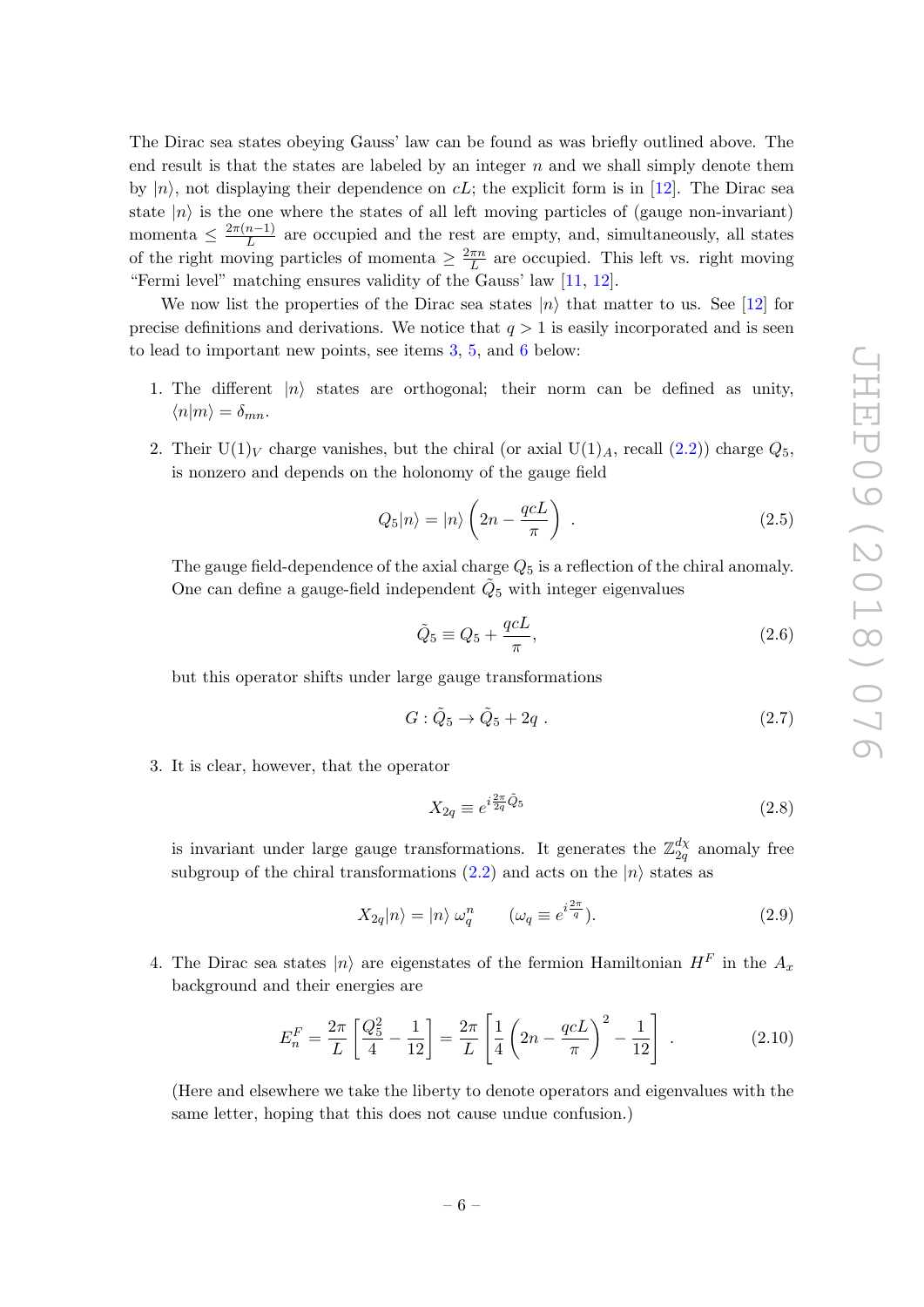As eigenstates of the total Hamiltonian, however, the  $|n\rangle$  states, supplemented by a holonomy wave function [\[11,](#page-17-7) [12\]](#page-17-8), are degenerate; one way to see this is by noting that the holonomy fluctuations  $c\mathcal{L}$  obtain the same "mass" from the fermion vacuum energy  $(2.10)$  in all  $|n\rangle$  Dirac sea states.<sup>[8](#page-8-2)</sup>

<span id="page-8-0"></span>5. Under large gauge transformations G, shifting  $cL$  by  $2\pi$ , the  $|n\rangle$  states are not invariant but transform into each other as

<span id="page-8-3"></span>
$$
G|n\rangle = |n+q\rangle . \tag{2.11}
$$

<span id="page-8-1"></span>6. The center symmetry  $\mathbb{Z}_q^C$ , a  $\frac{2\pi}{q}$  shift of  $cL$  [\(2.4\)](#page-6-3), acts on the  $|n\rangle$  states as

<span id="page-8-6"></span>
$$
Y_q|n\rangle = |n+1\rangle \,,\tag{2.12}
$$

where we introduced the  $Y_q$  operator, representing the center-symmetry action on the gauge field holonomy.

We are now ready, as in [\[11,](#page-17-7) [12\]](#page-17-8), to construct states that are eigenstates of the large gauge transformations G. Since the  $|n\rangle$  states transform as [\(2.11\)](#page-8-3), in the  $q > 1$  theory we can define q different linear combinations of the  $|n\rangle$  states that are eigenstates of G. For convenience, we introduce a  $\theta$  parameter (it is unobservable in the massless theory [\[11\]](#page-17-7)) and define the linear combinations  $|\theta, k\rangle$  of the Dirac sea states as

<span id="page-8-4"></span>
$$
|\theta, k\rangle \equiv \sum_{n \in \mathbb{Z}} e^{i(k+qn)\theta} |k+qn\rangle, \ k = 0, 1, \dots, q-1 . \tag{2.13}
$$

As follows from [\(2.11\)](#page-8-3), all  $|\theta, k\rangle$  states are eigenstates of G with eigenvalue  $e^{-iq\theta}$ . We note also that  $\langle \theta', k' | \theta, k \rangle = \delta_{k,k' \pmod{q}} \delta(\theta - \theta'(\text{mod}\frac{2\pi}{q}))$ , with  $\delta(\theta - \theta'(\text{mod}\frac{2\pi}{q}))$  $\sum_{m\in\mathbb{Z}}e^{iqm(\theta-\theta')}.$ 

For further use (cluster decomposition, see below), we also define the  $\mathbb{Z}_q$  Fourier trans-form of the basis [\(2.13\)](#page-8-4). We denote the states of this basis by  $|P, \theta\rangle$  (to not confuse them with the  $|\theta, k\rangle$  states):

<span id="page-8-5"></span>
$$
|P,\theta\rangle \equiv \frac{1}{\sqrt{q}} \sum_{k=0}^{q-1} \omega_q^{k} |\theta,k\rangle, \ P = 0, \dots, q-1,
$$
  

$$
\langle P',\theta'|P,\theta\rangle = \delta_{P,P'(\text{mod }q)} \delta\left(\theta - \theta'\left(\text{mod }\frac{2\pi}{q}\right)\right).
$$
 (2.14)

Clearly, the  $|P,\theta\rangle$  states are also eigenstates of G with the same eigenvalue  $e^{-iq\theta}$ . Fur-ther, [\(2.14\)](#page-8-5), [\(2.13\)](#page-8-4) and [\(2.9\)](#page-7-2) imply that under the discrete chiral symmetry  $\mathbb{Z}_{2a}^{d\chi}$  $\frac{d\chi}{2q}$  the  $|P\rangle$ states transform cyclically into each other

<span id="page-8-7"></span>
$$
X_{2q} | P, \theta \rangle = | P + 1 \text{(mod } q), \theta \rangle , \qquad (2.15)
$$

<span id="page-8-2"></span><sup>8</sup>Diagonalizing the full Hamiltonian, including fermion excitations above the Dirac sea, in the language used here involves a Bogolyubov transformation [\[12\]](#page-17-8), but the details will not be relevant for us.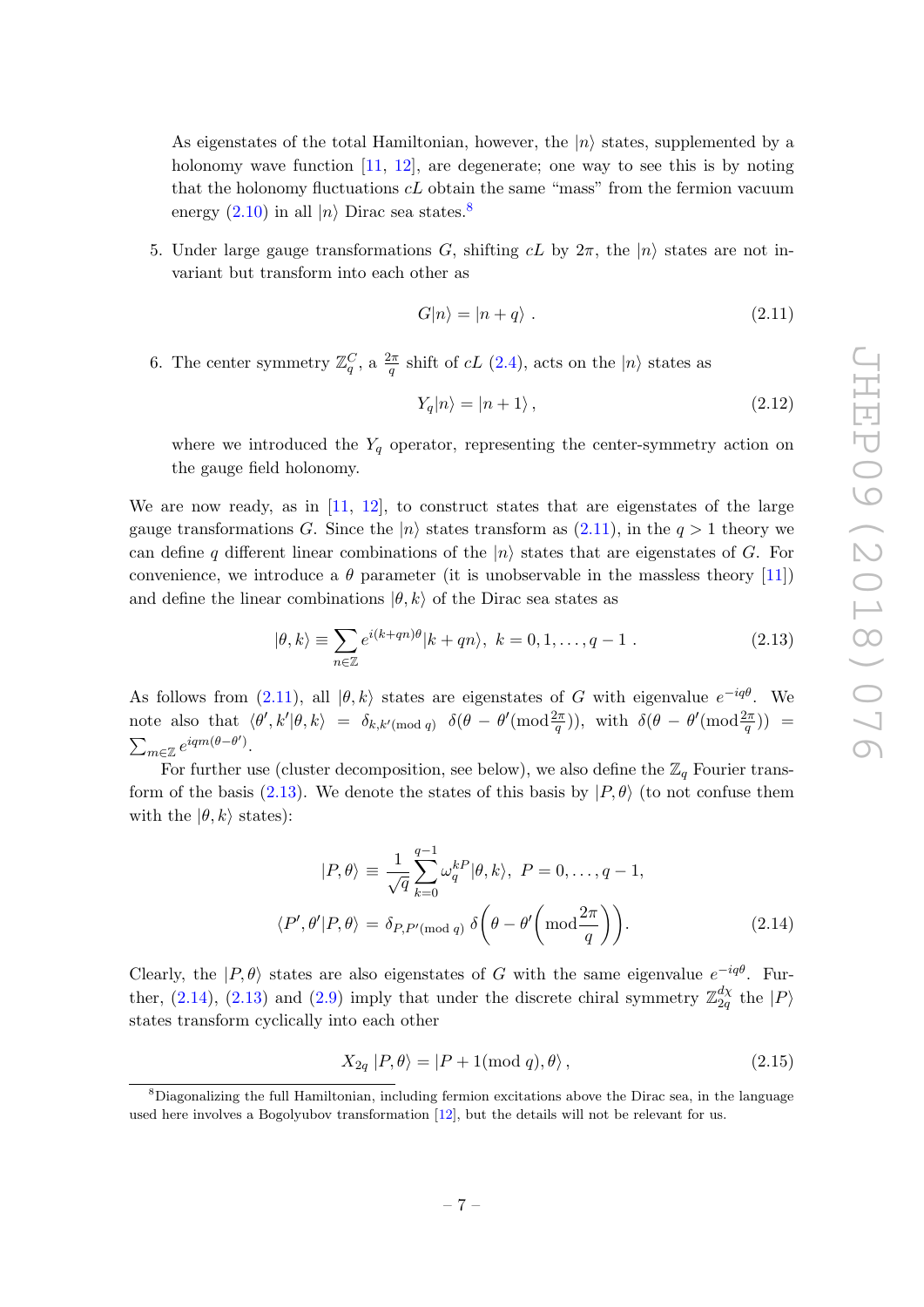while [\(2.12\)](#page-8-6) implies that they are eigenstates of the  $\mathbb{Z}_q^C$  center symmetry

<span id="page-9-1"></span>
$$
Y_q |P, \theta\rangle = |P, \theta\rangle \ \omega_q^{-P} e^{-i\theta} \ . \tag{2.16}
$$

Further, following the discussion after [\(2.10\)](#page-7-1), the  $|P, \theta\rangle$  states are degenerate. The action of  $X_{2q}$  and  $Y_q$  found above, [\(2.15\)](#page-8-7), [\(2.16\)](#page-9-1), implies that, when acting on the  $|P,\theta\rangle$  states,<sup>[9](#page-9-2)</sup> they do not commute but obey the algebra

<span id="page-9-0"></span>
$$
X_{2q} Y_q = \omega_q Y_q X_{2q} \quad (\omega_q = e^{i\frac{2\pi}{q}}). \tag{2.17}
$$

This algebra is familiar from the 't Hooft commutation relation between Wilson and 't Hooft loop operators in  $SU(q)$  gauge theories [\[25\]](#page-18-9) (the q-dimensional representation on the  $|P,\theta\rangle$  states, [\(2.15\)](#page-8-7), [\(2.16\)](#page-9-1), was also found there). Here, however, one of the operators  $Y_q$ , being a center-symmetry generator, is indeed a (lower dimensional version of a) 't Hooft loop operator, but the other,  $X_{2q}$ , is not a Wilson loop but a generator of discrete chiral transformations.

The 't Hooft algebra [\(2.17\)](#page-9-0) implies that even though the symmetries generated by  $X_{2q}$ and  $Y_q$  commute classically, the discrete chiral and center symmetries  $\mathbb{Z}_{2q}^{d\chi}$  $\frac{d\chi}{2q}$  and  $\mathbb{Z}_q^C$  do not commute in the quantum theory but instead obey [\(2.17\)](#page-9-0). Their noncommutativity in the quantum theory signals the presence of the mixed  $\tau$  Hooft anomaly.<sup>[10](#page-9-3)</sup>

Finally, let us argue that [\(2.17\)](#page-9-0) implies that both symmetries are spontaneously broken. The  $|P, \theta\rangle$  ground states obey the cluster decomposition principle, as opposed to the  $|\theta, k\rangle$ ground states. This is because the latter are mixed by local operators, the gauge invariant fermion bilinear  $\phi(x) \equiv \bar{\psi}_+(x)\psi_-(x)$ . The fermion bilinear has charge  $-2$  under the  $\mathbb{Z}_{2q}^{d\chi}$ 2q discrete chiral symmetry [\(2.2\)](#page-5-1) and nonzero matrix elements between the  $|n\rangle$  states:

<span id="page-9-4"></span>
$$
\langle n'|\phi(x)|n\rangle = \delta_{n',n+1} C' e^{-i\frac{2\pi x}{L}}, \text{ where } \phi(x) \equiv \bar{\psi}_+(x)\psi_-(x). \tag{2.18}
$$

The constant  $C'$  was computed in [\[12\]](#page-17-8) in the Hamiltonian formalism for any  $L$  and was shown to not vanish, including as  $L \to \infty$ , where  $C' \sim e$ . It is also clear that  $(2.18)$  is consistent with the nature of the  $|n\rangle$  states explained earlier. Using the matrix elements [\(2.18\)](#page-9-4) it is straightforward to show that  $\phi(x)$  has nonzero matrix elements between different  $|\theta, k\rangle$ states,  $\langle \theta, k + 1 | \phi | \theta, k \rangle \neq 0$ , but is diagonal in the  $|P, \theta \rangle$  basis

<span id="page-9-5"></span>
$$
\langle P', \theta | \phi(x) | P, \theta \rangle = e^{-i\theta} \omega_q^{-P} \delta_{P, P'} C', \qquad (2.19)
$$

where we took the infinite-L limit on the r.h.s. Furthermore, one can use eq.  $(2.19)$  to show that correlation functions factorize

$$
\langle P', \theta | \phi^\dagger(x)\phi(0) | P, \theta \rangle \big|_{x \to \infty} \to \text{const.} \quad \delta_{P, P'} \langle P, \theta | \phi^\dagger(x) | P, \theta \rangle \langle P, \theta | \phi(0) | P, \theta \rangle \,, \tag{2.20}
$$

and that connected correlators in the  $|P, \theta\rangle$  vacua vanish as  $x \to \infty$ , as required by cluster decomposition.

<span id="page-9-2"></span><sup>&</sup>lt;sup>9</sup>A slightly more careful study of the definitions of the operators from [\[12\]](#page-17-8) shows that the algebra [\(2.17\)](#page-9-0) holds in the entire Hilbert space.

<span id="page-9-3"></span><sup>&</sup>lt;sup>10</sup>Following [\[5\]](#page-17-4), we call the appearance of  $\omega_q$  in [\(2.17\)](#page-9-0) a "central extension" of the algebra of symmetry operators, as the new element  $\omega_q$  commutes with  $X_{2q}$  and  $Y_q$ .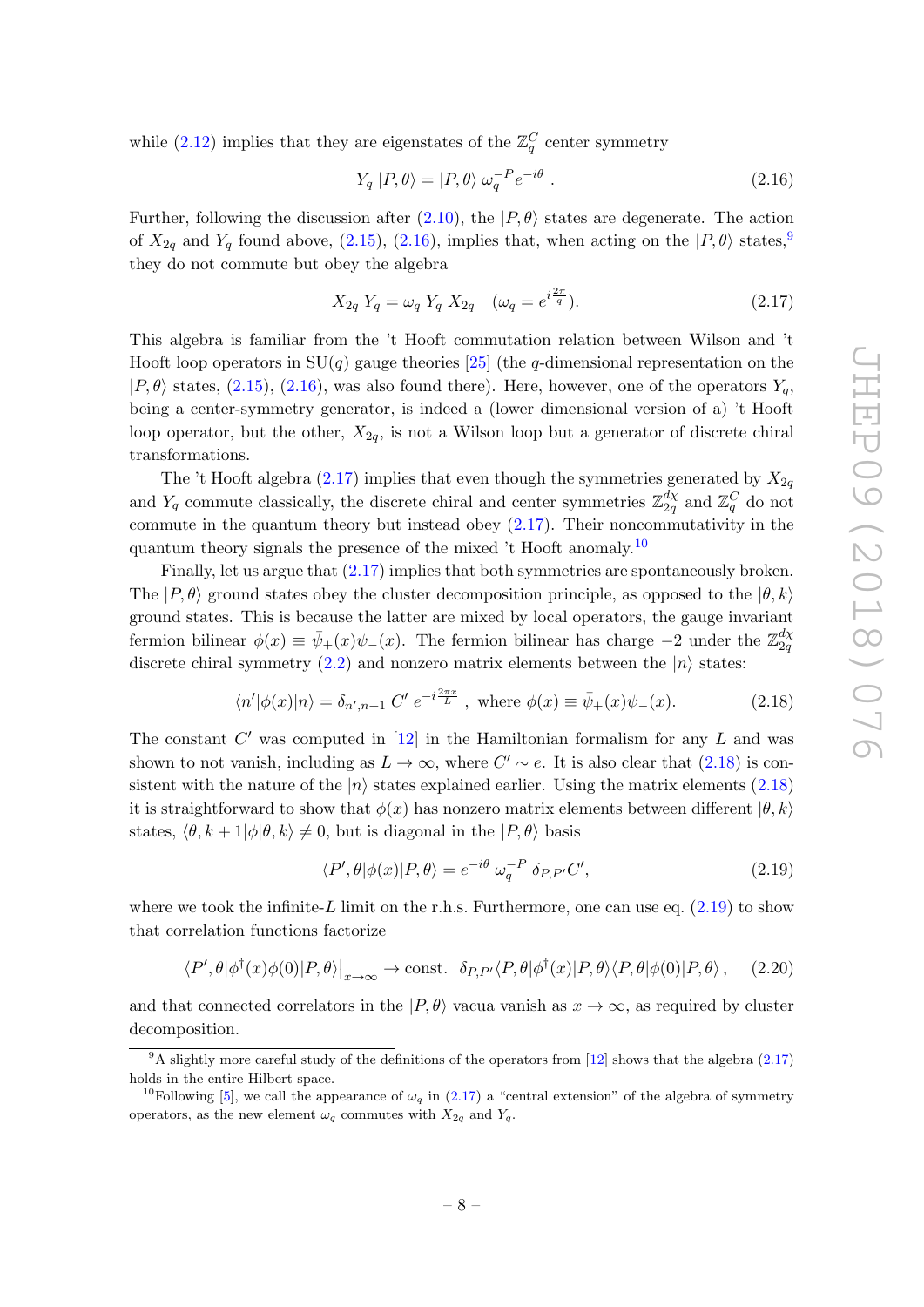To conclude, we have shown that the charge- $q$  Schwinger model has  $q$  ground states,  $|P,\theta\rangle, P = 0,1,\ldots q-1$ , cyclically permuted by the discrete chiral  $\mathbb{Z}_{2a}^{d\chi}$  $\frac{dX}{2q}$  symmetry, which is spontaneously broken to  $\mathbb{Z}_2$ , see  $(2.19)$ .

To see that the 1-form  $\mathbb{Z}_q^C$  symmetry is also broken in the large-L limit, one can study the expectation value of a  $q = 1$  Wilson loop by taking two static  $q = 1$  charges some distance apart and studying the potential between them. The calculation of [\[12\]](#page-17-8) showed that arbitrary charges are screened in the massless Schwinger model, due to vacuum polarization effects, with the screening length of order  $1/e$  (in the  $L \to \infty$  limit). Hence the Wilson loop obeys perimeter law, signaling the breaking of the 1-form symmetry [\[4\]](#page-17-3).

## <span id="page-10-0"></span>3 The high-T domain wall in SU(2) super-Yang-Mills: the axial Schwinger model and symmetry realizations

In this section, we show that the Schwinger model studied above and its generalizations appear as the worldvolume theory on high-temperature  $DWs^{11}$  $DWs^{11}$  $DWs^{11}$  in 4d  $SU(2)$  gauge theories with  $n_f \leq 5$  massless adjoint Weyl fermions, QCD(adj).

 $QCD(adj)$  with  $SU(2)$  gauge group has a discrete anomaly free  $\mathbb{Z}_{4n}^{d\chi}$  $\int_{4n_f}^{a\chi}$  0-form chiral symmetry and a  $\mathbb{Z}_2^C$  1-form center symmetry, as well as a continuous  $\text{SU}(n_f)$  flavor symmetry. The discrete symmetries have a  $\mathbb{Z}_{4n}^{d\chi}$  $\frac{d\chi}{4n_f}$ - $\left[\mathbb{Z}_2^C\right]^2$  mixed 't Hooft anomaly [\[4,](#page-17-3) [9,](#page-17-13) [15\]](#page-17-11), much like the one in the Schwinger model of the previous section. All 't Hooft anomalies have to be matched by the IR dynamics. At zero temperature, the discrete anomaly matching, combined with continuous and mixed discrete-continuous anomalies, can be used to suggest the possible existence of interesting new phases [\[30\]](#page-18-10), see the remarks in [\[31\]](#page-18-11). Furthermore, anomaly inflow arguments for the discrete 't Hooft anomalies imply that there is nontrivial physics on the DWs separating vacua with broken discrete symmetries [\[5,](#page-17-4) [13\]](#page-17-9). For example, at zero temperature, the discrete chiral symmetry is broken, at least for small  $n_f$ , and DWs connecting different vacua are found to exhibit rich worldvolume physics (for example quark deconfinement) [\[14\]](#page-17-10) dictated by the anomaly [\[4,](#page-17-3) [15\]](#page-17-11).

Here, we focus on the high-temperature regime of  $SU(2)$  QCD(adj), in the deconfined phase, where the  $\mathbb{Z}_2^C$  center symmetry associated with the Euclidean time direction is broken.[12](#page-10-2) Here, anomaly inflow arguments also suggest that the DW between the center broken vacua inherits the bulk symmetries and discrete 't Hooft anomalies [\[5,](#page-17-4) [13\]](#page-17-9). Our goal is to study this in some detail and see how the 't Hooft anomalies are saturated on the DW worldvolume. We uncover a rich structure of the DWs and find an explicit connection to the Schwinger model of the previous section (for  $n_f = 1$ ) or its generalizations (for  $n_f > 1$ ). We begin with the Euclidean action of  $SU(2)$  Yang-Mills theory endowed with  $n_f$  adjoint

<span id="page-10-2"></span><span id="page-10-1"></span><sup>&</sup>lt;sup>11</sup>These are really Euclidean objects, see  $[26-29]$  $[26-29]$ .

 $12$ In the terminology of [\[4\]](#page-17-3) the symmetry broken at high-T is called a 0-form center symmetry, from the point of view of the dimensionally reduced 3d theory. In addition, there is a 1-form center symmetry in the dimensionally reduced 3d theory, unbroken at high-T (a fundamental Wilson loop in the spatial  $\mathbb{R}^3$  exhibits area law in the deconfined phase).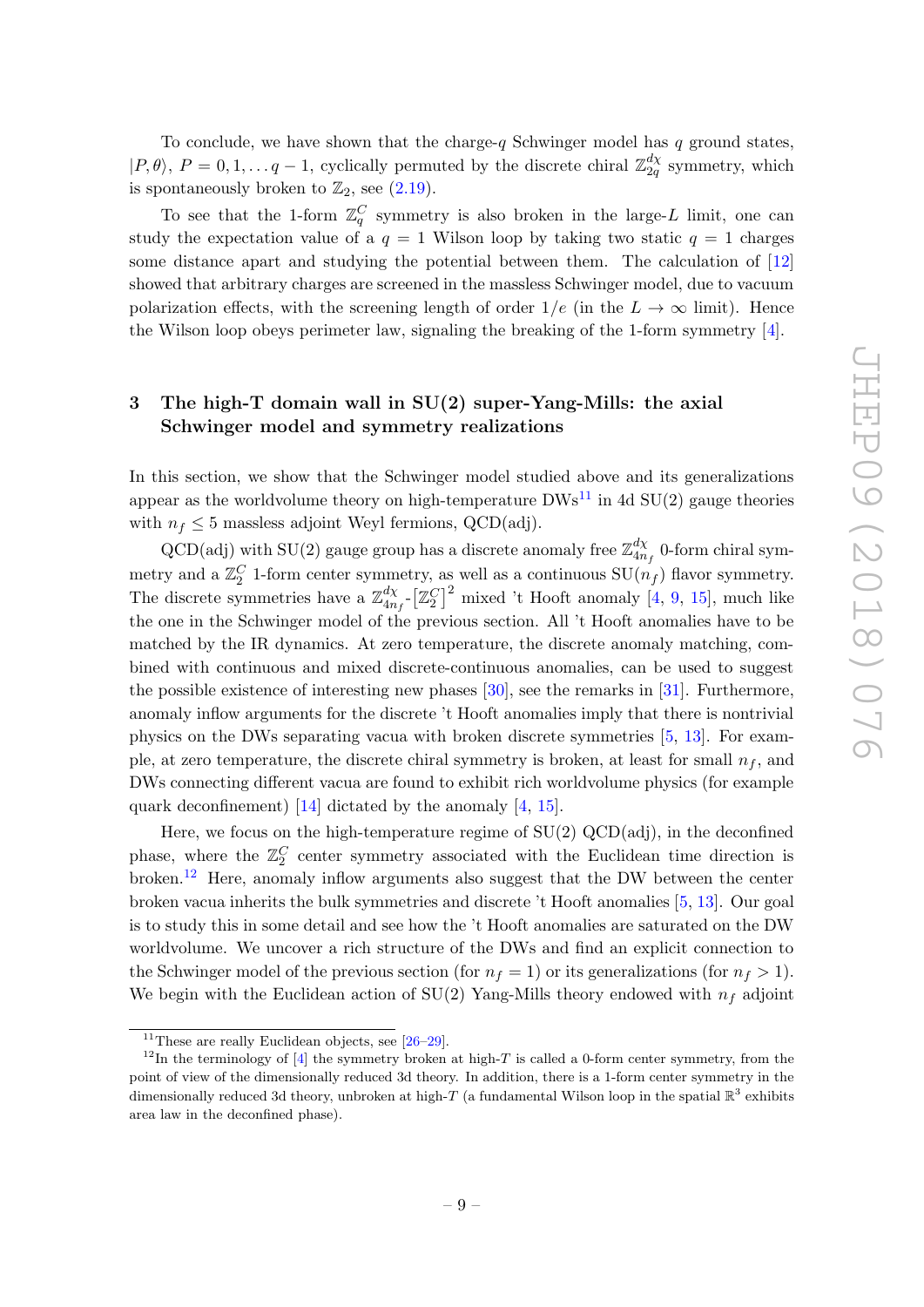Weyl fermions at finite temperature T:

<span id="page-11-1"></span>
$$
S = \int_{\mathbb{R}^3 \times \mathbb{S}_\beta^1} \frac{1}{2g^2} \operatorname{tr} \left( F_{\mu\nu} F_{\mu\nu} \right) + 2i \operatorname{tr} \left( \bar{\lambda} \bar{\sigma}^\mu D_\mu \lambda \right) , \qquad (3.1)
$$

where  $\mu, \nu = 1, 2, 3, 4$  and the trace is normalized as  $\text{tr}\left(t^a t^b\right) = \frac{\delta_{a,b}}{2}$  $rac{a,b}{2}$  such that  $t^a = \frac{\tau^a}{2}$ 2 and  $\tau^a$  are the color-space Pauli matrices.  $\mathbb{S}_{\beta}^1$  is the thermal circle, which is taken along the x<sub>4</sub>-direction and has circumference  $\beta = 1/T$ . The covariant derivative is given by  $D_{\mu}\lambda = \partial_{\mu}\lambda - i[A_{\mu},\lambda]$  and  $\bar{\sigma} = (-i,\sigma)$ , where  $\sigma$  are the spacetime Pauli matrices. In addition, the fermion field  $\lambda$  carries an implicit flavor index; we set  $n_f = 1$  for the rest of this section.<sup>[13](#page-11-0)</sup>

At temperatures much smaller than the strong coupling scale  $\Lambda_{QCD}$ , the theory preserves its  $\mathbb{Z}_2^C$  symmetry, the trace of the Polyakov loop vanishes  $\text{Tr}_F \exp \left[i \oint_{\mathbb{S}_\beta^1} A_4 \right] = 0$ , static charges are confined, and a Wilson loop wrapped in the time direction obeys the area law. At temperatures larger than  $\Lambda_{QCD}$ , many aspects of the theory become amenable to semiclassical treatment owing to asymptotic freedom. In this regime, we can dimensionally reduce the action [\(3.1\)](#page-11-1) to 3d after integrating out a tower of heavy Matsubara excitations of the gauge and fermion fields along  $\mathbb{S}_1^{\beta}$  $\int_{1}^{\rho}$ . To one-loop order, the resulting bosonic part of the action reads

<span id="page-11-3"></span>
$$
S_{3D}^{\text{boson}} = \frac{\beta}{g^2} \int_{\mathbb{R}^3} \left( \frac{1}{2} \text{tr} \left( F_{ij} F_{ij} \right) + \text{tr} \left( D_i A_4 \right)^2 + g^2 V(A_4) + \mathcal{O} \left( g^4 \right) \right), \tag{3.2}
$$

where  $i, j = 1, 2, 3, g$  is the gauge coupling at the scale T, and  $V(A_4)$  is the one-loop effective potential for the Matsubara zero mode of the  $x^4$ -component of the gauge field. The potential, written below in terms of the Cartan subalgebra component  $A_4^3$  and for  $n_f = 1$ , is given (see e.g. [\[32\]](#page-18-14)), up to a constant, by

<span id="page-11-2"></span>
$$
V(A_4) = -\frac{1}{12\pi\beta^4} \left[ -6\pi \left( \beta A_4^3 \right)^2 + 4 \left( \beta A_4^3 \right)^3 \right], \quad \text{for } \beta A_4^3 \in [0, \pi] \,, \tag{3.3}
$$

where the extension to the interval  $[\pi, 2\pi]$  is given by replacing  $\beta A_4^3 \rightarrow 2\pi - \beta A_4^3$  in [\(3.3\)](#page-11-2). The two minima of the potential are at  $\beta A_4^3 = 0, 2\pi$ , so that at  $T \gg \Lambda_{QCD}$  the  $\mathbb{Z}_2^C$  center symmetry along the  $x^4$  direction is broken and the theory admits DWs [\[26,](#page-18-12) [27\]](#page-18-15). The two center-symmetry breaking vacua are characterized by nonvanishing expectation values of the trace of the Polyakov loop,  $\frac{1}{2} \langle \text{Tr}_F \exp \left[i \oint_{\mathbb{S}^1_{\mathcal{A}}} A_4 \right] \rangle = \pm 1.$ 

The DW is a solution of the equations of motion of [\(3.2\)](#page-11-3). A DW perpendicular to  $x^3$  is parameterized as  $A_\mu^{\rm DW}(x_3)=\delta_{\mu 4}T\Phi(x_3)\frac{\tau^3}{2}$  $\frac{\tau^3}{2}$ , where  $\frac{\tau^3}{2}$  $\frac{12}{2}$  is SU(2) Cartan generator and the profile function  $\Phi(x_3)$  interpolates between 0 and  $2\pi$ , the two 0-form center-symmetry breaking vacua, as  $x_3 \rightarrow \pm \infty$ . The inverse width of the DW is of order gT [\[26,](#page-18-12) [27\]](#page-18-15). At the DW core, we find  $\Phi(x_3 = 0) = \pi$  and the trace of the Polyakov loop vanishes,  $\text{Tr}_F \exp\left[i \oint_{\mathbb{S}_\beta^1} A_4(x_3=0)\right] = 0,$  restoring the 0-form center symmetry on the DW. Furthermore, the center-symmetric expectation value  $\Phi(x_3 = 0) = \pi$  spontaneously breaks the

<span id="page-11-0"></span><sup>&</sup>lt;sup>13</sup>The analysis of the zero modes in this section goes verbatim for any  $n_f$ , simply increasing the number of zero modes. The analysis of the DW world-volume theory, however, differs for  $n_f > 1$ , see section [4.](#page-15-0)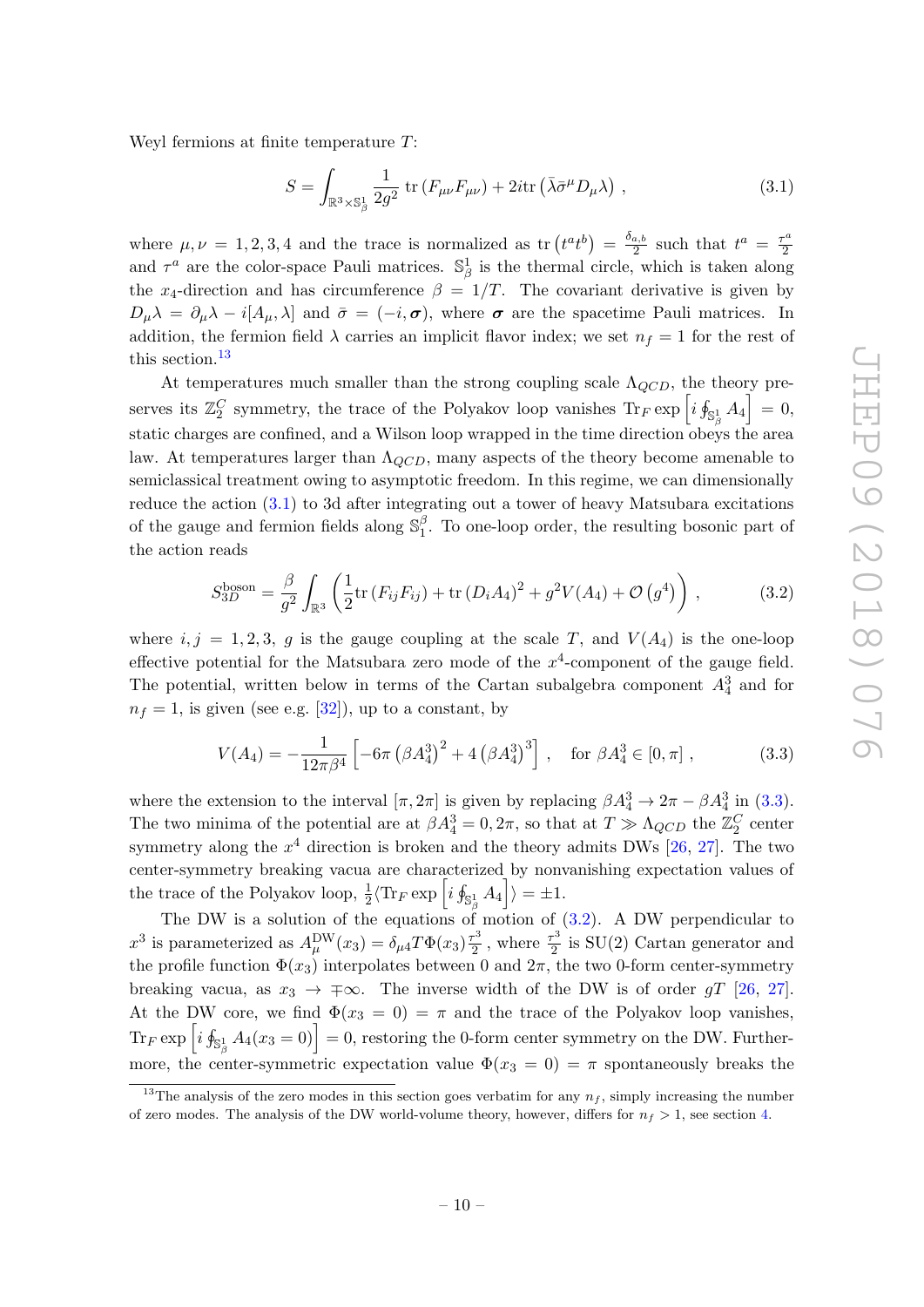$SU(2)$  gauge symmetry to  $U(1)$  and the off-diagonal W-bosons have mass ~ T. Thus, the DW worldvolume supports massless abelian fields. In the  $\mathbb{R}^3$  bulk, on the other hand, the gauge sector [\(3.2\)](#page-11-3) has a nonperturbative gap, of order  $g^2T$ , while on the DW the W-bosons have a larger gap of order  $T$ , due to the adjoint Higgsing. Thus, in the presence of a DW, we expect that at sufficiently low energy scales (presumably below the bulk gap) the high-T 3d theory dynamically compactifies to an abelian theory on the 2d worldvolume, in a manner resembling [\[33\]](#page-18-16). Having a 2d abelian gauge field on the worldvolume is not very interesting in pure YM theory, except at  $\theta = \pi$ , where it was shown to have interesting consequences [\[5\]](#page-17-4). Here, we show that in theories with adjoints the dynamics is even richer.

To this end, we study the fermions in the DW background and show that the DW supports two fermionic zero-modes (for  $n_f = 1$ ). We expand the gauge fluctuations and fermion fields in Fourier modes, taking into account that the gauge field (fermions) satisfy periodic (anti-periodic) boundary conditions along  $\mathbb{S}_{\beta}^1$ :

<span id="page-12-0"></span>
$$
A_{\mu} = A_{\mu}^{\text{DW}}(x_3) + \sum_{p \in \mathbb{Z}} \left( a_{\mu, p} \frac{\tau_3}{2} + W_{\mu, p}^+ \tau^+ + W_{\mu, p}^- \tau^- \right) e^{i2\pi p \frac{x_4}{\beta}},
$$
  

$$
\lambda = \sum_{p \in \mathbb{Z}} \left( \lambda_p^0 \frac{\tau^3}{2} + \lambda_p^+ \tau^+ + \lambda_p^- \tau^- \right) e^{i2\pi p' \frac{x_4}{\beta}},
$$
(3.4)

where  $p' = p + \frac{1}{2}$  $\frac{1}{2}$  and  $\tau^{\pm} = (\tau^1 \pm i\tau^2)/2$ . The photon  $a_{\mu, p=0}$  is the only massless mode on the DW. All other gauge modes — the W-bosons and their Kaluza-Klein excitations  $W^{\pm}_{\mu, p}$  as well as the photons  $a_{\mu, p\neq 0}$  — are massive and we neglect them in our treatment. The DWworldvolume scalar  $a_{3,p=0}$  is also expected to be massive as there is no symmetry protecting it, is uncharged under the 2d  $U(1)$ , and we ignore it in what follows. Substituting  $(3.4)$ into the covariant derivative and varying the Lagrangian [\(3.1\)](#page-11-1) with respect to  $\bar{\lambda}$  we obtain the equation of motion

<span id="page-12-1"></span>
$$
(2\pi p'T + \sigma^i \partial_i) \lambda_p^0 \frac{\tau_3}{2} + \left[ \left( 2\pi p' - \Phi(x_3) \right) T + \sigma^i \left( \partial_i - ia_i \right) \right] \lambda_p^+ \tau^+ + \left[ \left( 2\pi p' + \Phi(x_3) \right) T + \sigma^i \left( \partial_i + ia_i \right) \right] \lambda_p^- \tau^- = 0, \tag{3.5}
$$

where  $i, j = 1, 2, 3$  and we used the notation  $a_i \equiv a_{i, p=0}$  for the Matsubara zero mode of the Cartan gauge field (the U(1) photon). One can immediately see that the lightest  $\lambda_p^0$  has a mass  $\sim T$ . A careful examination of the (charged under the unbroken U(1)) components  $\lambda_p^{\pm}$ , however, reveals that there are two zero modes on the DW. Setting  $a_i = 0$  and bearing in mind that  $\lambda_p^{\pm}$  is a two-component spinor, i.e.,  $\lambda_p^{\pm}$  =  $\left[\lambda_{p,1}^{\pm}\right]$  $\lambda_{p,\,2}^{\pm}$ 1 , the  $x^3$ -dependent solution of the equation of motion of  $\lambda_p^{\pm}$  reads

$$
\lambda_{p,1}^{\pm}(x_3) = \exp\left[\left(-2\pi p' x^3 \pm \int^{x_3} dz \Phi(z)\right) T\right] \lambda_{p,1}^{\pm}(0), \n\lambda_{p,2}^{\pm}(x_3) = \exp\left[\left(2\pi p' x^3 \mp \int^{x_3} dz \Phi(z)\right) T\right] \lambda_{p,2}^{\pm}(0).
$$
\n(3.6)

It is easy to check that only two of these solutions,  $\lambda_{p=0,2}^{+}(x_3)$  and  $\lambda_{p=-1,1}^{-}(x_3)$ , are normalizable. It is crucial for our purposes to note that these two zero modes have opposite charges under the U(1) field  $a_i$  and also have opposite 2d chirality, as can be seen from [\(3.5\)](#page-12-1).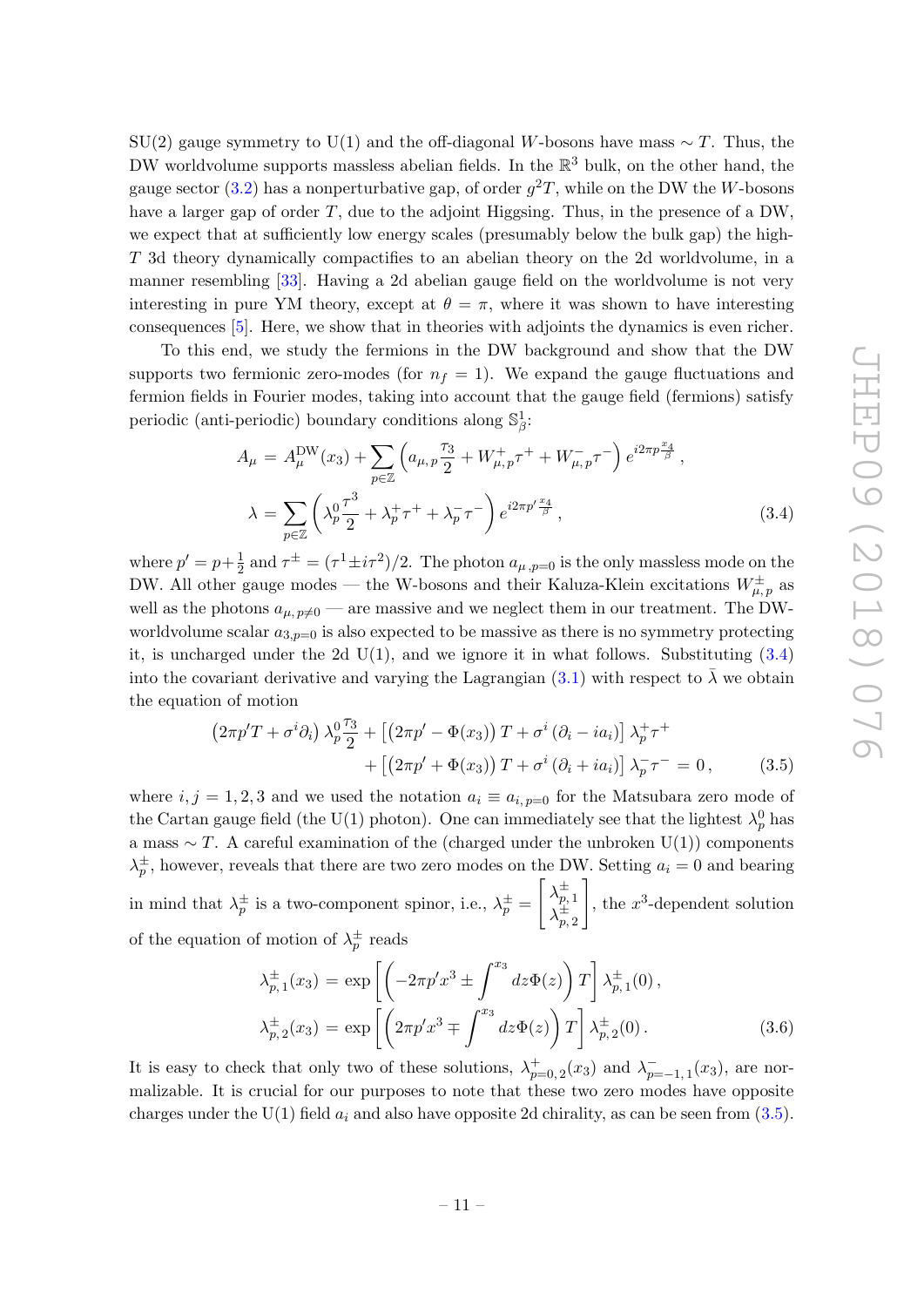In what follows, when writing the DW-volume theory of the zero modes, we drop the Matsubara and 4d spinor indices, and denote the two dimensional fields corresponding to the above zero modes by  $\lambda_+$  and  $\lambda_-$ , respectively. Also, to emphasize the fact that  $\lambda$  are adjoint fermions, and therefore, carry twice the fundamental charge, we make the change of variables  $A_{1,2} = \frac{a_{1,2}}{2}$  $\frac{1,2}{2}$ . Then, the effective 2d Lagrangian on the DW worldvolume is given by

<span id="page-13-1"></span>
$$
\mathcal{L}_{\text{DW}}^{\text{axial}} = \frac{1}{4e^2} F_{kl} F_{kl} + i\bar{\lambda}_+ \left[ \partial_1 - i\partial_2 - i2(a_1 - ia_2) \right] \lambda_+ + i\bar{\lambda}_- \left[ \partial_1 + i\partial_2 + i2(a_1 + ia_2) \right] \lambda_-.
$$
 (3.7)

where  $F_{kl} = \partial_k a_l - \partial_l a_k$ ,  $k, l = 1, 2$ , and  $e^2$  is the two dimensional gauge coupling.<sup>[14](#page-13-0)</sup> The Lagrangian [\(3.7\)](#page-13-1) describes the Euclidean axial Schwinger model of charge 2 and, from a 4d perspective, the high- $T$  DW worldvolume theory in  $SU(2)$  super-Yang-Mills (SYM) theory  $(QCD(\text{adj}) \text{ with } n_f = 1).$ 

It is interesting to note that the DW worldvolume theory [\(3.7\)](#page-13-1) inherits the symmetries and anomalies of the bulk SYM theory. The U(1)<sub>A</sub>, under which  $\lambda_{\pm}$  transform with opposite charges, is gauged in the axial charge-2 model.<sup>[15](#page-13-2)</sup> The U(1)<sub>V</sub>, under which  $\lambda_{\pm}$ have the same charge is anomalous, instead. There is a  $\mathbb{Z}_4^{d\chi}$  $\frac{dX}{4}$  discrete "chiral" (from the bulk point of view) symmetry remaining anomaly free. In addition there is a  $\mathbb{Z}_2^C$  center symmetry due to the fact that the adjoint fermions carry twice the fundamental charge (this worldvolume  $\mathbb{Z}_2^C$  symmetry originates from the 1-form center symmetry in the  $\mathbb{R}^3$ bulk and should not be confused with the zero-form center symmetry along  $x^4$ ). There is also a  $\mathbb{Z}_4^{d\chi}$  $\frac{d\chi}{4}$ - $\mathbb{Z}_2^C$  mixed 't Hooft anomaly on the DW worldvolume, as predicted by anomaly inflow [\[5,](#page-17-4) [13\]](#page-17-9), and as follows directly by repeating the arguments of section [2.1](#page-5-0) for the axial model [\(3.7\)](#page-13-1).

To more explicitly see the relation of [\(3.7\)](#page-13-1) to the Euclidean version of the vector Schwinger model [\(2.1\)](#page-4-4), the Lagrangian [\(3.7\)](#page-13-1) can be brought to the vector form of Schwinger model via the change of variables  $\bar{\psi}_+ = \lambda_+$ ,  $\psi_+ = \bar{\lambda}_+$  in the + sector and a relabeling  $\psi_-=\lambda_-$ ,  $\bar{\psi}_-=\bar{\lambda}_-$  in the – sector. Performing this in [\(3.7\)](#page-13-1), after integration by parts in the + sector we find

<span id="page-13-3"></span>
$$
\mathcal{L}_{\text{DW}}^{\text{vector}} = \frac{1}{4e^2} F_{kl} F_{kl} + i \bar{\psi}_+ \left[ \partial_1 - i \partial_2 + i 2(a_1 - i a_2) \right] \psi_+ + i \bar{\psi}_- \left[ \partial_1 + i \partial_2 + i 2(a_1 + i a_2) \right] \psi_- \tag{3.8}
$$

<span id="page-13-0"></span><sup>&</sup>lt;sup>14</sup>The localization of the abelian fields on the DW is due to nonperturbative effects in the bulk that generate a mass gap for the gauge fluctuations (in the absence of a bulk gap, the abelian gauge field in the DW background would propagate in the  $\mathbb{R}^3$  bulk). Thus, we can only estimate the value of the 2d coupling  $e^2$ : we take  $e^2 = g^2T/\delta$ , where  $\delta \sim 1/g^2T$  is the bulk confining scale, much larger than the DW width, leading to  $e^2 \sim g^4 T^2$ . This estimate may raise the issue of scale separation between DW and bulk dynamics: from the above estimate, nonperturbative effects in the 2d Schwinger model occur at scales  $e \sim g^2 T$  which is parametrically the same as the nonperturbative bulk gap. These estimates equally apply to the  $\theta = \pi$  YM case of [\[5,](#page-17-4) [13\]](#page-17-9). In what follows, we assume that the results from section [2](#page-4-0) apply to the DW theory and offer the heuristic justification that the only light charged states near the DW are the  $\lambda_{\pm}$ zero modes, charged  $W^{\pm}$ -bosons and fermions have mass of order T on the DW, while the bulk confined states are uncharged.

<span id="page-13-2"></span><sup>&</sup>lt;sup>15</sup>We remind the reader that gauging  $U(1)_A$  is possible in 2d, due to the vector-axial duality  $(\epsilon^{\mu\nu}\gamma_{\nu}=\gamma^{\mu}\gamma^{5}).$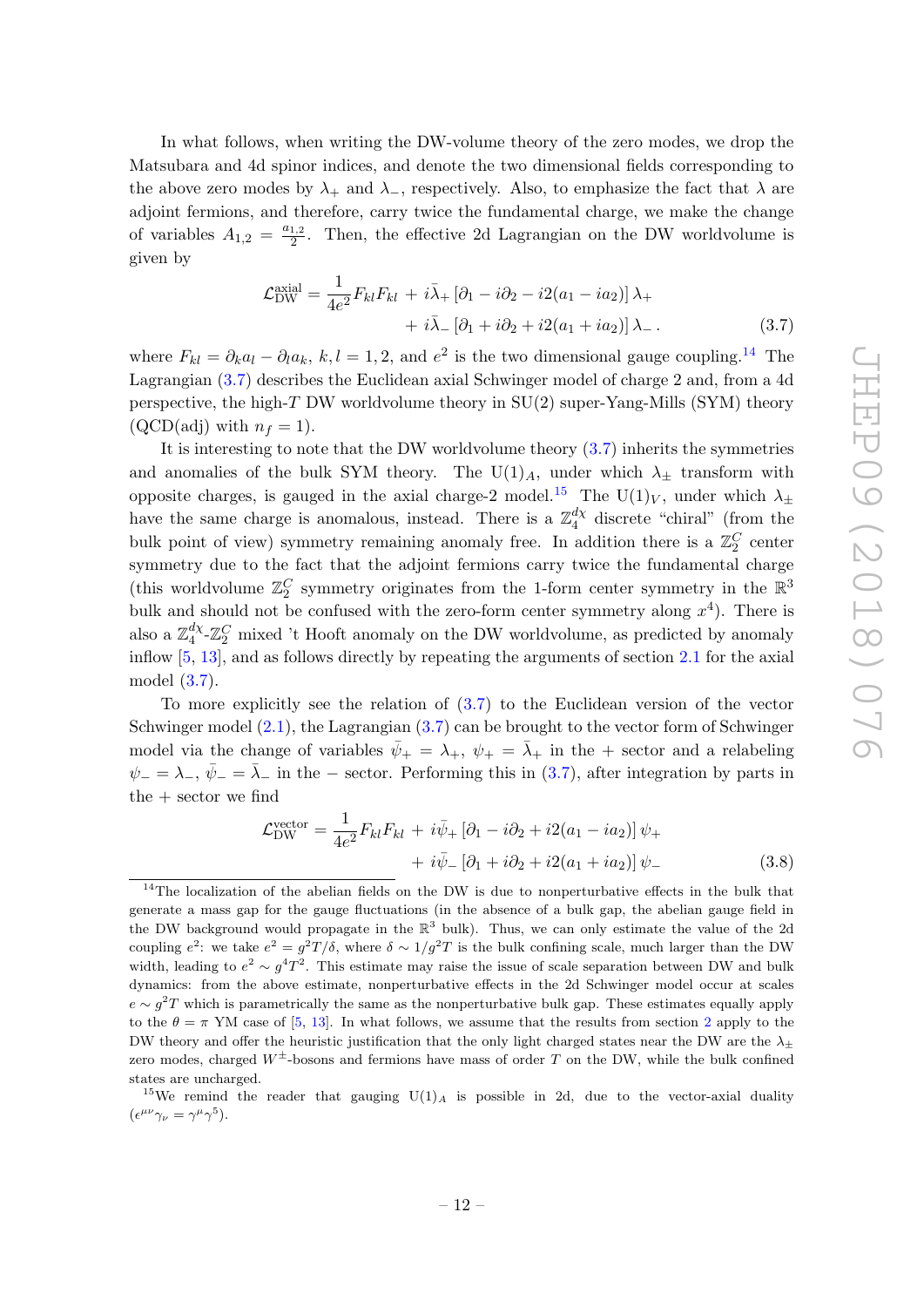which is the Euclidean version of [\(2.1\)](#page-4-4) with  $q = 2$ . Now the anomaly free  $\mathbb{Z}_4^{d\chi}$  $\frac{a\chi}{4}$  is a subgroup of the U(1)<sub>A</sub> acting on  $\psi_+$  and  $\psi_-$  with opposite charges, as in [\(2.1\)](#page-4-4). We see that at the level of the Lagrangian [\(3.8\)](#page-13-3) (where the roles of  $U(1)_V$  and  $U(1)_A$  are interchanged w.r.t. [\(3.7\)](#page-13-1)) the symmetries are realized exactly as in the model [\(2.1\)](#page-4-4).

For completeness, we should note that the worldvolume theory,<sup>[16](#page-14-0)</sup> in addition to the terms in [\(3.8\)](#page-13-3), allows for a single classically (and quantum mechanically, as the results of [\[34\]](#page-18-17) imply) marginal coupling of the form

<span id="page-14-1"></span>
$$
\mathcal{L}_{\rm DW}^{4-\text{Fermi}} \sim g^2 \ \bar{\psi}_+ \psi_+ \bar{\psi}_- \psi_-.
$$
\n(3.9)

This gauge invariant four-fermi coupling preserves the anomalous  $U(1)_A$  symmetry, and is hence expected to be induced by perturbative loop effects in the bulk theory; we have indicated this by including the  $g^2$  bulk coupling in its definition. Thus, in the high-T limit, we expect that the coefficient of this term is small, but have not calculated it precisely. The results of [\[34\]](#page-18-17) for the gauged single-flavor Thirring model, with Lagrangian given by [\(3.8\)](#page-13-3) and [\(3.9\)](#page-14-1), show that it has the spectrum and chiral condensate of the massless Schwinger model, with the 4-fermi coupling inducing renormalization of the boson mass and condensate. These effects are small in the limit of small four-fermi coupling and we assume that, in our DW theory, they are negligible as  $\beta \to 0$ .

In addition to  $U(1)<sub>A</sub>$ -preserving perturbative effects leading to [\(3.9\)](#page-14-1), bulk nonperturbative effects are known to generate 't Hooft vertices. These preserve only the  $\mathbb{Z}_4^{d\chi}$  $\frac{a\chi}{4}$  subgroup of  $U(1)_A$ . However, when projected on the DW worldvolume, they only induce higherdimension non-renormalizable terms that are irrelevant from 2d perspective, in addition to being exponentially suppressed in the high- $T$  phase. This follows already from the fact that [\(3.9\)](#page-14-1) is the only gauge invariant and 2d Euclidean invariant local four-fermi coupling in the theory  $(3.8)$ .

Thus, borrowing the results of section [2,](#page-4-0) we conclude that the DW theory breaks both the worldvolume center symmetry (originating from the 1-form  $\mathbb{R}^3$ -bulk center symmetry) and the discrete chiral symmetry. This symmetry realization has some interesting implications:

1. The broken  $\mathbb{Z}_4^{d\chi}$  $_{4}^{a\chi}$  chiral symmetry implies that the fermion bilinear condensate should be nonzero on the DW in the high- $T$  (chirally restored!) phase, something that should be in principle measurable on the lattice.

As far as the chiral symmetry is concerned, the high-T dynamics on the DW mirrors the low- $T$  dynamics of the bulk, where SYM theory is known to have two vacua with a broken discrete chiral (or  $R$ -)  $\mathbb{Z}_4^{d\chi}$  $\frac{dX}{4}$  symmetry.

2. The broken  $\mathbb{Z}_2^C$  one-form center symmetry on the high-T DW implies a perimeter law for a fundamental Wilson loop taken to lie in the DW worldvolume. In contrast, recall that a Wilson loop in the  $\mathbb{R}^3$  bulk away from the DW exhibits area law.

<span id="page-14-0"></span><sup>&</sup>lt;sup>16</sup>We stress again that the present discussion applies only to the  $n_f = 1$  SYM case, see Footnote [13.](#page-11-0) We shall come back to the  $n_f > 1$  case in the future.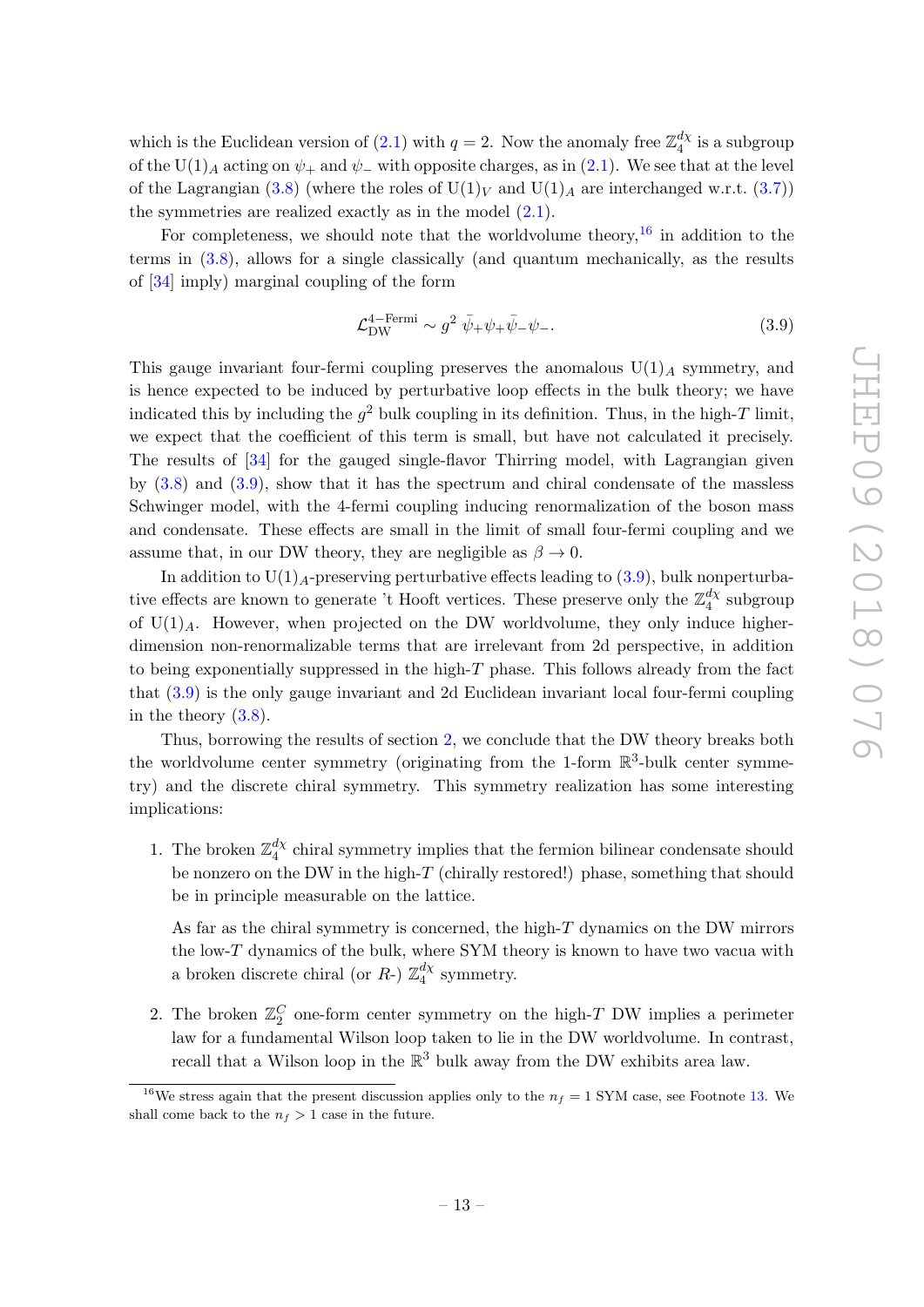Here, the DW theory again reflects properties of the low- $T$  phase: the different behavior of the Wilson loop in the bulk and on the DW mirrors the deconfinement of quarks on the DWs (i.e. perimeter law for the Wilson loop along the DW) between chiral-breaking vacua in the confined low-T phase (i.e. area law in the bulk), as found in [\[14\]](#page-17-10).

The above relations between low-T bulk physics and high-T DW physics are quite tantalizing. One can not help but wonder about their generality and speculate on their possible utility in constraining the features of difficult to study strongly-coupled low-T phases from the often more easily tractable high-T DW properties.

#### <span id="page-15-0"></span>4 Outlook: generalizations and lattice studies

**Higher**  $n_f$ **:** motivated by the last remark in section [3](#page-10-0) we discuss the higher- $n_f$  generalization of our study. Theories with different number of adjoint flavors have been studied on the lattice with various motivations (a few recent references are [\[18,](#page-18-2) [35,](#page-18-18) [36\]](#page-18-19)) and a conclusive picture of their phase structure as a function of  $n_f$  in the chiral limit has not emerged yet.

As already alluded to, study of the  $n_f > 1$  high-T DW theories requires more work and we only give a brief qualitative discussion. The DW fermion zero modes now come in  $n_f$  multiples of those in [\(3.8\)](#page-13-3), which we label as  $\psi_{+,a}, \psi_{-,i}$ , with a, b and j, i denoting  $SU(n_f)_{L,R}$  indices, respectively. The multi flavor generalization of the minimal coupling DW Lagrangian [\(3.8\)](#page-13-3) now has a  $SU(n_f)_L \times SU(n_f)_R$  global symmetry, while the bulk  $QCD(\text{adj})$  theory only has the  $SU(n_f)$  global chiral symmetry. In the absence of interactions other than those in [\(3.8\)](#page-13-3), the 't Hooft anomalies of the additional nonabelian global symmetries on the worldvolume have to be matched and one expects that new massless degrees of freedom on the DW worldvolume would appear.<sup>[17](#page-15-1)</sup> However, similar to  $(3.9)$ , four-fermi terms are allowed and will be induced by bulk loop effects on the DW worldvolume, reducing  $SU(n_f)_L \times SU(n_f)_R$  to the diagonal subgroup, the bulk  $SU(n_f)$  chiral symmetry. These perturbatively induced classically marginal terms should preserve the Euclidean rotations, gauge symmetry, and anomalous chiral  $U(1)_A$ , and hence are expected to have the form

<span id="page-15-3"></span>
$$
\mathcal{L}_{\rm DW}^{4-\rm Fermi} \sim \bar{\psi}_+^a \psi_{+,b} \ \bar{\psi}_-^i \psi_{-,j} \left( \alpha_1 \ \delta_a^b \ \delta_i^j + \alpha_2 \ \delta_a^j \ \delta_i^b \right) \ . \tag{4.1}
$$

The  $\alpha_2$  term reduces the enhanced global symmetry of the free-fermion DW Lagrangian to the bulk  $SU(n_f)$  chiral symmetry.<sup>[18](#page-15-2)</sup> Thus, as opposed to the  $n_f = 1$  four-fermi term [\(3.9\)](#page-14-1), we expect that [\(4.1\)](#page-15-3) will affect the IR spectrum and possibly the phase structure and symmetry realization (as far as terms breaking  $U(1)_A$  but preserving  $\mathbb{Z}_{4n_f}$ , the same comment as in the  $n_f = 1$  case applies — no such local terms relevant in 2d sense are allowed). The

<span id="page-15-1"></span> $17$ In fact, the solution of the multiflavor massless Schwinger models in [\[37\]](#page-18-20) shows that the massive spectrum of the multiflavor model is universal while a nonuniversal massless sector matches the nonabelian flavor 't Hooft anomalies.

<span id="page-15-2"></span><sup>&</sup>lt;sup>18</sup>We note that for  $n_f=2$  one can also write an invariant using  $\epsilon^{bj}\epsilon_{ai}$  and stress that we have neither calculated nor studied the effect of any of the bulk-induced four-fermi terms. We also note that recently ref. [\[31\]](#page-18-11) pointed out subtleties related to additional 't Hooft anomalies for  $n_f = 2$ .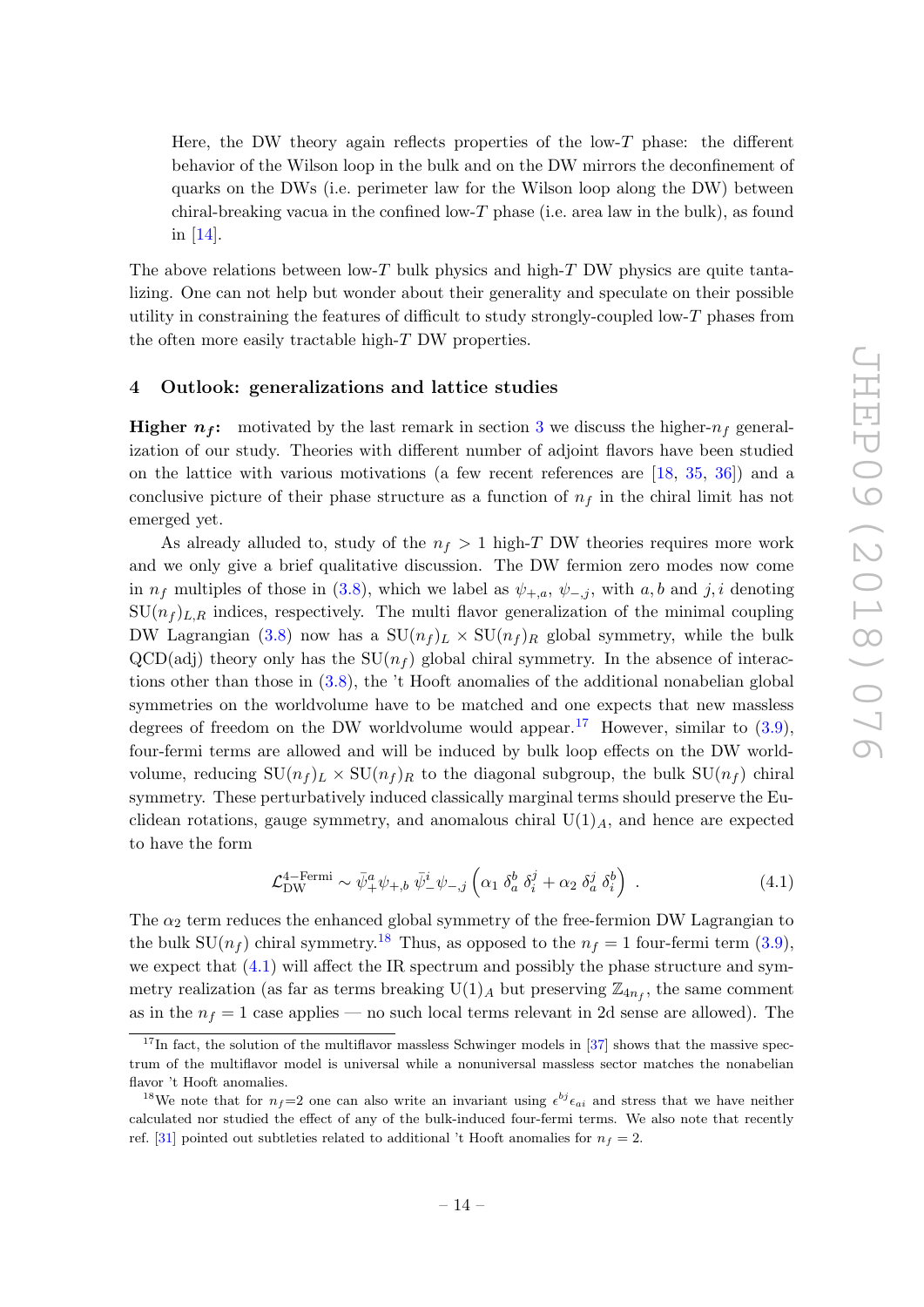higher- $n_f$  DW worldvolume theories have, as for  $n_f = 1$ , a mixed  $\mathbb{Z}_{4n_f}$ - $\mathbb{Z}_2^C$  't Hooft anomaly, exactly as in the bulk theory, while the  $SU(n_f)$  global symmetry preserved by [\(4.1\)](#page-15-3) has no (mixed) anomaly in 2d.

We expect that the multi flavor model with  $(4.1)$  added will break the discrete chiral and center symmetries to match the anomaly. In light of the observed (so far, for  $n_f = 1$ ) tantalizing similarities between the behavior of the high-T domain wall worldvolume theory and the low- $T$  bulk theory, it would be worthwhile to study this further. It would be especially interesting to see whether there is any  $n_f$  dependence of the DW worldvolume symmetry realization mirroring that of the low- $T$  bulk theory.

An extension of our studies to higher numbers of colors would also be of interest.

Possible lattice studies: one of the more surprising indications of our analysis is that there should be a nonzero fermion condensate and perimeter law for a (necessarily spacelike) Wilson loop in the worldvolume of the high- $T$  DWs — all of this in the deconfined, chirally symmetric phase.

These effects should be, at least in principle, observable in lattice studies. As lattice simulations are always performed at finite fermion mass, a chiral limit would have to be approached. While this is a difficult task, at least there is no sign problem (in the continuum limit, as opposed to  $\theta = \pi$  pure gauge theories) for real values of the fermion mass. DW backgrounds in the high- $T$  phase can be induced by imposing appropriate twisted boundary conditions. For example, inserting a  $\mathbb{Z}_2^C$  phase in the action of a single gauge plaquette in the  $x_1-x_4$  plane  $(x_4\equiv x_4 + \beta)$ , for all  $x_2$  and  $x_3$ , would, in the center-broken phase, induce a DW with an  $x_2-x_3$  worldvolume (such configurations are also known as high-T center vortices [\[19\]](#page-18-3); in this language, our studies amount to saying that they have a rather rich structure in theories with adjoint fermions). Needless to say, we leave the judgment regarding the feasibility of such studies to lattice experts. We only note that our analytic studies can be generalized to account for a small nonzero fermion mass. For example, to leading order in the fermion mass m, the degeneracy of the  $|P,\theta\rangle$  vacua [\(2.14\)](#page-8-5) in the charge-q Schwinger model is lifted,  $E(P) \sim C'm \cos(\theta + \frac{2\pi P}{q})$  $(\frac{\pi P}{q})$ , except for  $\theta = \frac{\pi}{q}$  $\frac{\pi}{q}$ , where  $\theta$ now includes the phase of m.

Other theories with center symmetry: our final remark concerns the effects of mixed discrete chiral/center symmetry anomalies in other gauge theories. While theories with light or massless fundamental fermions have no (not even approximate) center symmetry, there has been recent interest in theories with  $n_f$  two-index symmetric (or antisymmetric) tensor Dirac fermions (see [\[38\]](#page-18-21) and references therein). Other theories with center symmetry are discussed in [\[32\]](#page-18-14). The two-index symmetric (antisymmetric) tensor theories, with an even number of colors, have a  $\mathbb{Z}_2^C$  1-form center symmetry and an anomaly free  $\mathbb{Z}_{n_f(2N+4)}^{d\chi}$  ( $\mathbb{Z}_{n_f(2N-4)}^{d\chi}$ ) 0-form discrete chiral symmetry with a mixed 't Hooft anomaly. It would be interesting to study the matching of this anomaly in the various phases of these theories.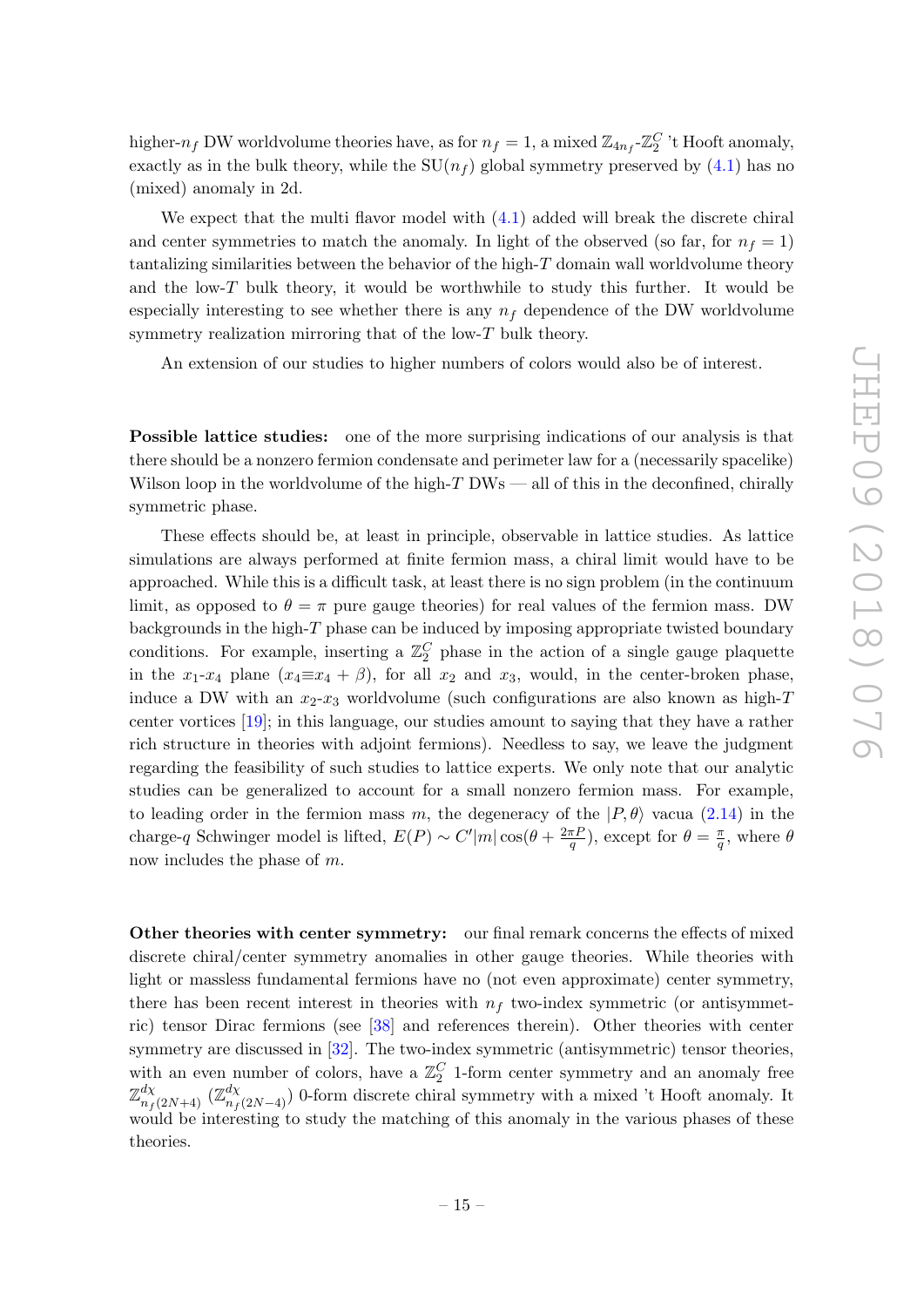### Acknowledgments

MA is supported by an NSF grant PHY-1720135 and the Murdock Charitable Trust. EP is supported by a Discovery Grant from NSERC.

Open Access. This article is distributed under the terms of the Creative Commons Attribution License [\(CC-BY 4.0\)](https://creativecommons.org/licenses/by/4.0/), which permits any use, distribution and reproduction in any medium, provided the original author(s) and source are credited.

#### References

- <span id="page-17-0"></span>[1] G. 't Hooft in Recent developments in gauge theories, G. 't Hofft et al. eds., NATO Sci. Ser. B volume 59, Springer, Germany (1980).
- <span id="page-17-1"></span>[2] Y. Frishman, A. Schwimmer, T. Banks and S. Yankielowicz, The axial anomaly and the bound state spectrum in confining theories, [Nucl. Phys.](https://doi.org/10.1016/0550-3213(81)90268-6)  $B$  177 (1981) 157 [IN[SPIRE](https://inspirehep.net/search?p=find+J+%22Nucl.Phys.,B177,157%22)].
- <span id="page-17-2"></span>[3] C. Csáki and H. Murayama, *Discrete anomaly matching*, *[Nucl. Phys.](https://doi.org/10.1016/S0550-3213(97)00839-0)* **B 515** (1998) 114 [[hep-th/9710105](https://arxiv.org/abs/hep-th/9710105)] [IN[SPIRE](https://inspirehep.net/search?p=find+EPRINT+hep-th/9710105)].
- <span id="page-17-3"></span>[4] D. Gaiotto, A. Kapustin, N. Seiberg and B. Willett, *Generalized global symmetries*, *[JHEP](https://doi.org/10.1007/JHEP02(2015)172)* 02 [\(2015\) 172](https://doi.org/10.1007/JHEP02(2015)172) [[arXiv:1412.5148](https://arxiv.org/abs/1412.5148)] [IN[SPIRE](https://inspirehep.net/search?p=find+EPRINT+arXiv:1412.5148)].
- <span id="page-17-4"></span>[5] D. Gaiotto, A. Kapustin, Z. Komargodski and N. Seiberg, Theta, time reversal and temperature, JHEP 05 [\(2017\) 091](https://doi.org/10.1007/JHEP05(2017)091) [[arXiv:1703.00501](https://arxiv.org/abs/1703.00501)] [IN[SPIRE](https://inspirehep.net/search?p=find+EPRINT+arXiv:1703.00501)].
- <span id="page-17-12"></span>[6] T.H. Hansson, H.B. Nielsen and I. Zahed, QED with unequal charges: a study of spontaneous  $Z_n$  symmetry breaking, [Nucl. Phys.](https://doi.org/10.1016/0550-3213(95)90035-7) B 451 (1995) 162 [Erratum ibid. B 456 (1995) 757] [[hep-ph/9405324](https://arxiv.org/abs/hep-ph/9405324) [IN[SPIRE](https://inspirehep.net/search?p=find+J+NUPHA,B451,162)].
- <span id="page-17-5"></span>[7] T. Sulejmanpasic and Y. Tanizaki, C-P-T anomaly matching in bosonic quantum field theory and spin chains, Phys. Rev. B 97 [\(2018\) 144201](https://doi.org/10.1103/PhysRevB.97.144201) [[arXiv:1802.02153](https://arxiv.org/abs/1802.02153)] [IN[SPIRE](https://inspirehep.net/search?p=find+EPRINT+arXiv:1802.02153)].
- [8] Y. Tanizaki and T. Sulejmanpasic, Anomaly and global inconsistency matching: θ-angles,  $SU(3)/U(1)^2$  nonlinear σ-model,  $SU(3)$  chains and its generalizations,  $arXiv:1805.11423$ [IN[SPIRE](https://inspirehep.net/search?p=find+EPRINT+arXiv:1805.11423)].
- <span id="page-17-13"></span>[9] H. Shimizu and K. Yonekura, Anomaly constraints on deconfinement and chiral phase transition, *Phys. Rev.* **D 97** [\(2018\) 105011](https://doi.org/10.1103/PhysRevD.97.105011) [[arXiv:1706.06104](https://arxiv.org/abs/1706.06104)] [IN[SPIRE](https://inspirehep.net/search?p=find+EPRINT+arXiv:1706.06104)].
- <span id="page-17-6"></span>[10] Y. Tanizaki, T. Misumi and N. Sakai, Circle compactification and 't Hooft anomaly, [JHEP](https://doi.org/10.1007/JHEP12(2017)056) 12 [\(2017\) 056](https://doi.org/10.1007/JHEP12(2017)056) [[arXiv:1710.08923](https://arxiv.org/abs/1710.08923)] [IN[SPIRE](https://inspirehep.net/search?p=find+EPRINT+arXiv:1710.08923)].
- <span id="page-17-7"></span>[11] N.S. Manton, The Schwinger model and its axial anomaly, [Annals Phys.](https://doi.org/10.1016/0003-4916(85)90199-X) 159 (1985) 220 [IN[SPIRE](https://inspirehep.net/search?p=find+J+%22AnnalsPhys.,159,220%22)].
- <span id="page-17-8"></span>[12] S. Iso and H. Murayama, Hamiltonian formulation of the Schwinger model: nonconfinement and screening of the charge, [Prog. Theor. Phys.](https://doi.org/10.1143/PTP.84.142) 84 (1990) 142 [IN[SPIRE](https://inspirehep.net/search?p=find+J+%22Prog.Theor.Phys.,84,142%22)].
- <span id="page-17-9"></span>[13] D. Gaiotto, Z. Komargodski and N. Seiberg, Time-reversal breaking in  $QCD<sub>4</sub>$ , walls and dualities in  $2 + 1$  dimensions, JHEP 01 [\(2018\) 110](https://doi.org/10.1007/JHEP01(2018)110)  $\left[ \text{arXiv}:1708.06806\right]$   $\left[ \text{nsPIRE}\right]$ .
- <span id="page-17-10"></span>[14] M.M. Anber, E. Poppitz and T. Sulejmanpasic, Strings from domain walls in supersymmetric Yang-Mills theory and adjoint QCD, Phys. Rev. D 92 [\(2015\) 021701](https://doi.org/10.1103/PhysRevD.92.021701) [[arXiv:1501.06773](https://arxiv.org/abs/1501.06773)] [IN[SPIRE](https://inspirehep.net/search?p=find+EPRINT+arXiv:1501.06773)].
- <span id="page-17-11"></span>[15] Z. Komargodski, T. Sulejmanpasic and M. Unsal, Walls, anomalies and deconfinement in quantum antiferromagnets, Phys. Rev. B  $97$  [\(2018\) 054418](https://doi.org/10.1103/PhysRevB.97.054418)  $\left[$ [arXiv:1706.05731](https://arxiv.org/abs/1706.05731) $\right]$   $\left[$ IN[SPIRE](https://inspirehep.net/search?p=find+EPRINT+arXiv:1706.05731) $\right]$ .